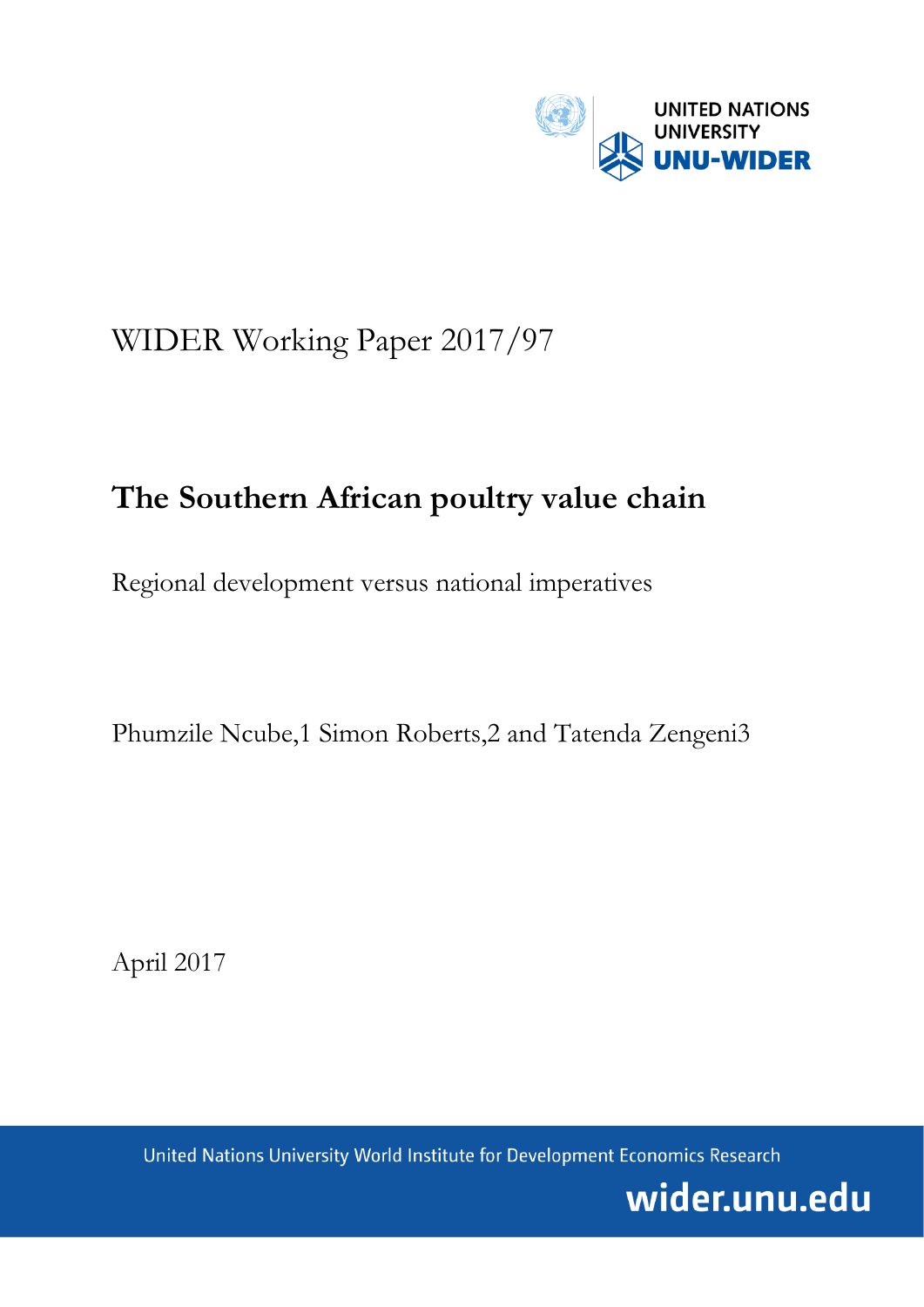**Abstract:** This paper highlights the key strategies, both regional and domestic, that have led to the current structure of the poultry value chain in Southern Africa. While large firm strategies in poultry have been found to be regional in nature, and important regional developments in soybean production, processing, and trade have emerged, the regional poultry value chain has remained largely underdeveloped. This underdevelopment is linked to a discord between national and regional policies, with non-trade barriers such as import limits and complete bans on some products playing a key role in some of the countries.

**Keywords:** industrial policy, poultry, regional integration, regional value chain, Southern Africa, trade policy **JEL classification:** L66, O57, Q13, Q17, F15

This study has been prepared within the UNU-WIDER project on '[Regional growth and development in Southern Africa](https://www.wider.unu.edu/node/381)'.

Copyright © UNU-WIDER 2017

Information and requests: publications@wider.unu.edu

ISSN 1798-7237 ISBN 978-92-9256-321-9

Typescript prepared by Gary Smith.

The Institute is funded through income from an endowment fund with additional contributions to its work programme from Denmark, Finland, Sweden, and the United Kingdom.

Katajanokanlaituri 6 B, 00160 Helsinki, Finland

The views expressed in this paper are those of the author(s), and do not necessarily reflect the views of the Institute or the United Nations University, nor the programme/project donors.

<sup>1</sup> DST/NRF South African Research Chair in Industrial Development, University of Johannesburg, Johannesburg, South Africa, corresponding author: pncube@uj.ac.za; <sup>2</sup> Centre for Competition, Regulation and Economic Development (CCRED) and Department of Economics and Econometrics, University of Johannesburg, Johannesburg, South Africa; <sup>3</sup> CCRED, Johannesburg, South Africa.

UNU-WIDER acknowledges specific programme contribution from the National Treasury of South Africa to its project '[Regional](https://www.wider.unu.edu/node/381)  [growth and development in Southern Africa](https://www.wider.unu.edu/node/381)' and core financial support to its work programme from the governments of Denmark, Finland, Sweden, and the United Kingdom.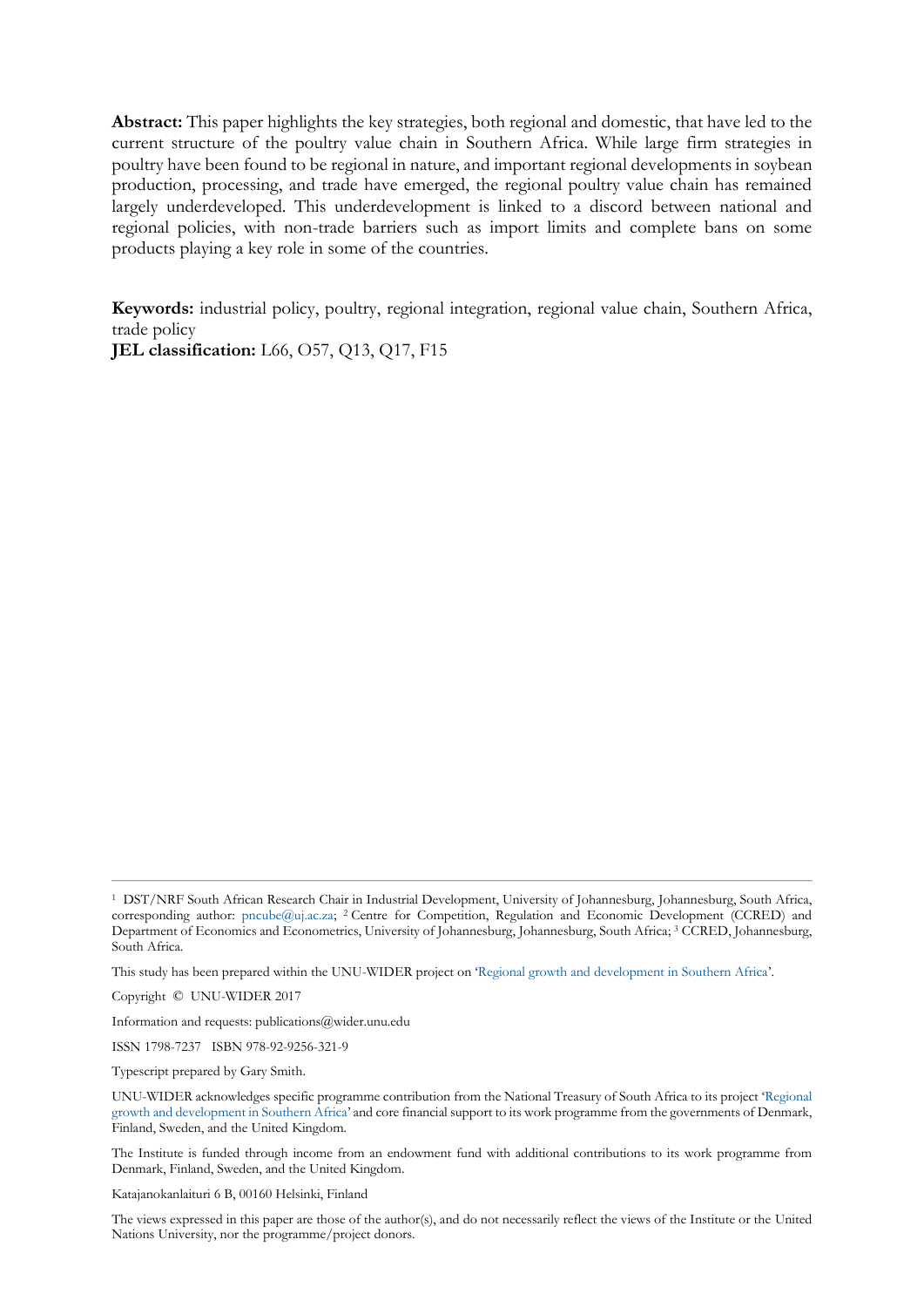# **1 Introduction**

<u>.</u>

Poultry production in the Southern African region has been led by large, vertically integrated firms, predominantly from South Africa (Bagopi et al. 2014; Ncube et al. 2016). These firms have made forays into the region by establishing vertically integrated operations outside South Africa and also by increasing investment into downstream activities in the respective countries.

However, while these developments have occurred in the region, there have been limited moves towards the coordinated development of a regional value chain (RVC). An RVC denotes a situation where both consumers and producers are located within the region (Keane 2015). While there has been trade in animal feed inputs (mostly from South Africa and Zambia), key inputs such as soybeans and soybean oilcake are still sourced from deep-sea sources. The region as a whole is a net importer of soybean meal and chicken, driven by demand in South Africa (Ncube et al. 2016). This demand is reflected in South Africa's trade deficit for poultry of US\$200 million (or 22 per cent of consumption) in 2015 and an oilcake trade deficit of US\$123 million in 2015. Including the soybean trade deficit of US\$68 million in 2015, the total trade deficit related to the poultry industry in South Africa, the largest economy in the region, is US\$391 million.

At the same time, there have been important developments in Zambia in recent years as it has become a net exporter of soybeans and oilcakes. Specifically, Zambia's trade surplus of US\$13 million for oilcake in 2015 represented approximately 10 per cent of South Africa's corresponding trade deficit. Similarly, Zambia's soybean trade surplus of US\$5.5 million in 2015 represented 8 per cent of South Africa's corresponding trade deficit in 2015. Zambia's soybean-related trade surpluses decreased sharply from 2014 (US\$54 million in 2014 for all oilcakes and US\$13 million for soybeans), but this was related to various factors such as decreased exports of soybeans and soybean oilcakes. While Zambia's trade surpluses decreased, that they still exist reflects the potential for a regional poultry value chain in Southern Africa, with South Africa and Zambia as key actors.

This paper is the second in a series of four working papers based on research into the animal feed to poultry value chain in Botswana, South Africa, Zambia, and Zimbabwe.<sup>1</sup> The first paper (Ncube et al. 2016) highlighted the development of the animal feed to poultry value chains in Botswana, South Africa, and Zimbabwe. This paper drew out the key issues emerging in each country, particularly as they related to regional industrialization. Specifically, the first paper highlighted that there had been large investments into the value chain in the region, such as the entry of vertically integrated players, the increase of contract farmers, and the entry of new animal feed producers in Zimbabwe (Ncube et al. 2016). The first working paper also delved very briefly into considerations of RVCs. The movement and investments of large, mostly South African, vertically integrated firms into the rest of the region, especially Zambia and Mozambique, reflected regional integration at the firm level.

The current working paper builds on the findings of the first one by delving deeper into considerations of a regional poultry value chain in Southern Africa. This is based on an understanding that the formation of a coordinated RVC, i.e. with both consumers and producers located within the region, is dependent on competitive, reliable supply of inputs, and demand for the final products. This paper seeks to analyse, at a regional level, the factors that would affect the

<sup>&</sup>lt;sup>1</sup> The research focusing specifically on the development of the poultry value chain in Zambia alone is being carried out by our research partners at the Indaba Agricultural Policy Research Institute (IAPRI).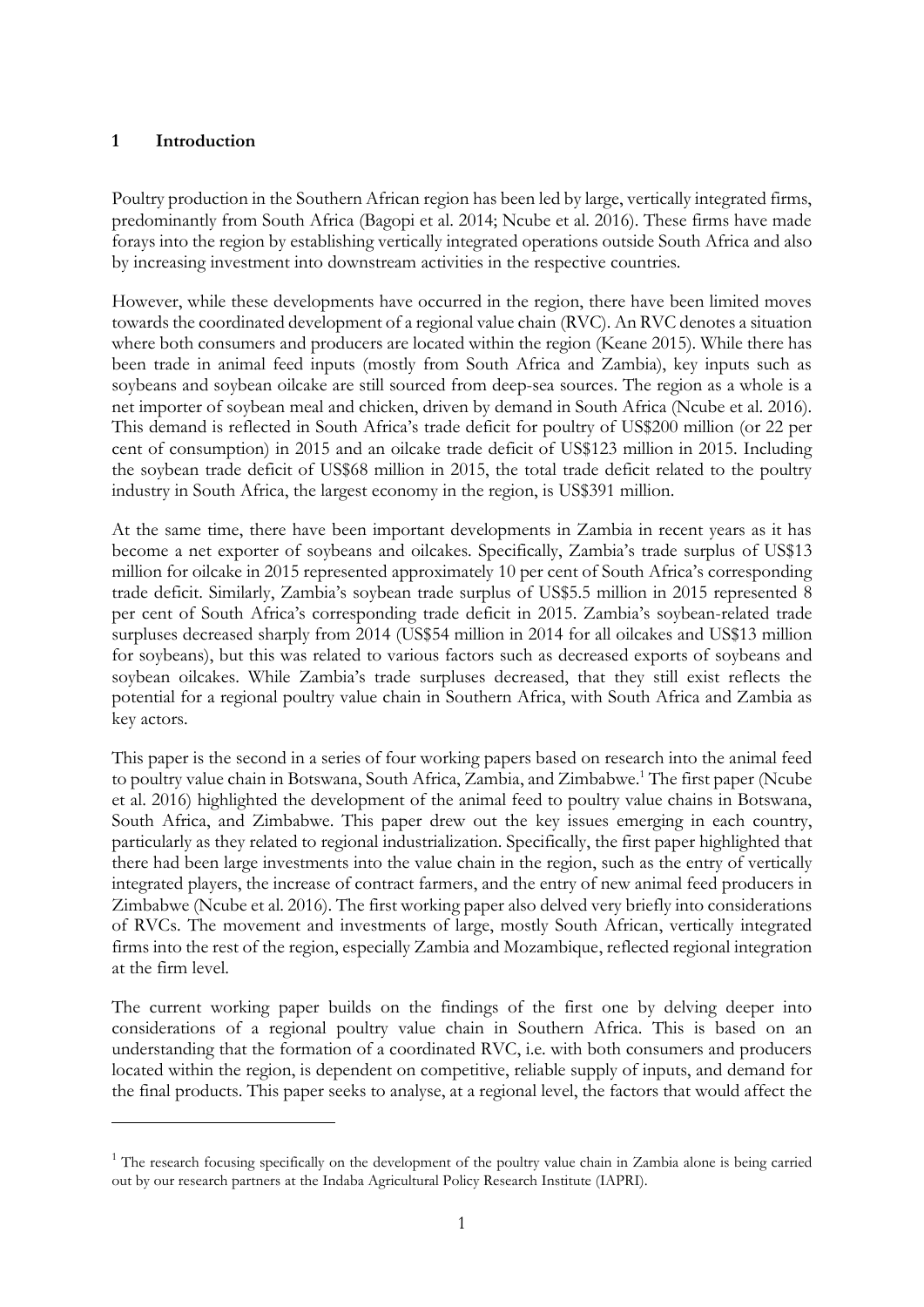formation of a regional poultry value chain, namely competitiveness, production capacity, and regulatory issues. It considers the firm and state strategies that have had the effect of either facilitating or negating the creation of an RVC in the poultry industry. This paper draws out key insights regarding regional versus national tensions, as related to both firm and state strategies.

The final paper in this series (Ncube et al. 2017) is a synthesis of the findings from all the papers that came about through this study, including the current paper. The research for the working papers in this series included both primary and secondary data gathering and analysis. The secondary data analysis included the analysis of costs, prices, and trade data acquired from various secondary sources such as the United Nations Comtrade database, company annual reports, and so on. The primary data gathering was carried out through in-depth interviews in Botswana, South Africa, Zambia, and Zimbabwe. Forty interviews were held in total, mainly with animal feed and poultry producers, industry associations, and government departments.

This working paper is organized as follows. Section 2 contains a brief consideration of the various issues related to RVCs, namely regional integration and the factors that affect RVC development. Section 3 provides a brief account of competitiveness in the domestic value chains in South Africa, Zambia, Zimbabwe, and Botswana, including considerations around how they affect the regional poultry value chain. Section 4 presents the strategies that have been used by firms or states to develop the value chain, both in the region and nationally. Section 5 concludes.

# **2 Global value chains, regional value chains, and regional integration**

Global value chain (GVC) theory helps to explain how patterns of international trade and production have shaped prospects for development and increased competitiveness (Gereffi 2014). Participation within the global economy, particularly through GVCs, has seen a number of countries benefit from economic growth. This is largely because the 'trade, investment, and knowledge flows that underpin GVCs provide mechanisms for rapid learning, innovation, and industrial upgrading' (Gereffi 2014). Thus, GVCs are able to provide firms in developing countries with access to greater competencies such as improved industry standards, efficiencies, and process knowledge.

However, achieving success and efficiency within global economies has been shown to be a difficult task. This is particularly because firms in developing countries seeking to participate in the global economy are subject to the usually stringent governance and control of the lead firms in a particular GVC. It has thus been suggested that firms in developing countries should first seek insertion into *regional* value chains in order to gain the capabilities required to participate successfully in GVCs (Farole 2015; Morris and Fessehaie 2014). The consideration of RVCs is particularly important because these chains may be more amenable to upgrading than GVCs as they would be less tightly controlled (Keane 2015). Issues such as harmonization of standards or border controls may be slightly easier to negotiate between countries that share borders than between those that do not. Thus, understanding firm and state strategies in the formation of RVCs is important in order to understand their operation and potential for regional industrialization.

Until recently there has been limited literature on RVCs in Africa. Apart from the case studies on various African agricultural and mining commodities feeding into GVCs,<sup>2</sup> the GVC literature on African value chains either focused on the effect of Asian firms on African producers or on the demand patterns driven by the BRICS countries (i.e. Brazil, Russia, India, China, and South Africa) (Keane 2015). More recently, RVC studies in Southern Africa have been carried out in various

 $2^{2}$  See, for example, Cramer (1999), Dolan and Humphrey (2000), and Gibbon (2003).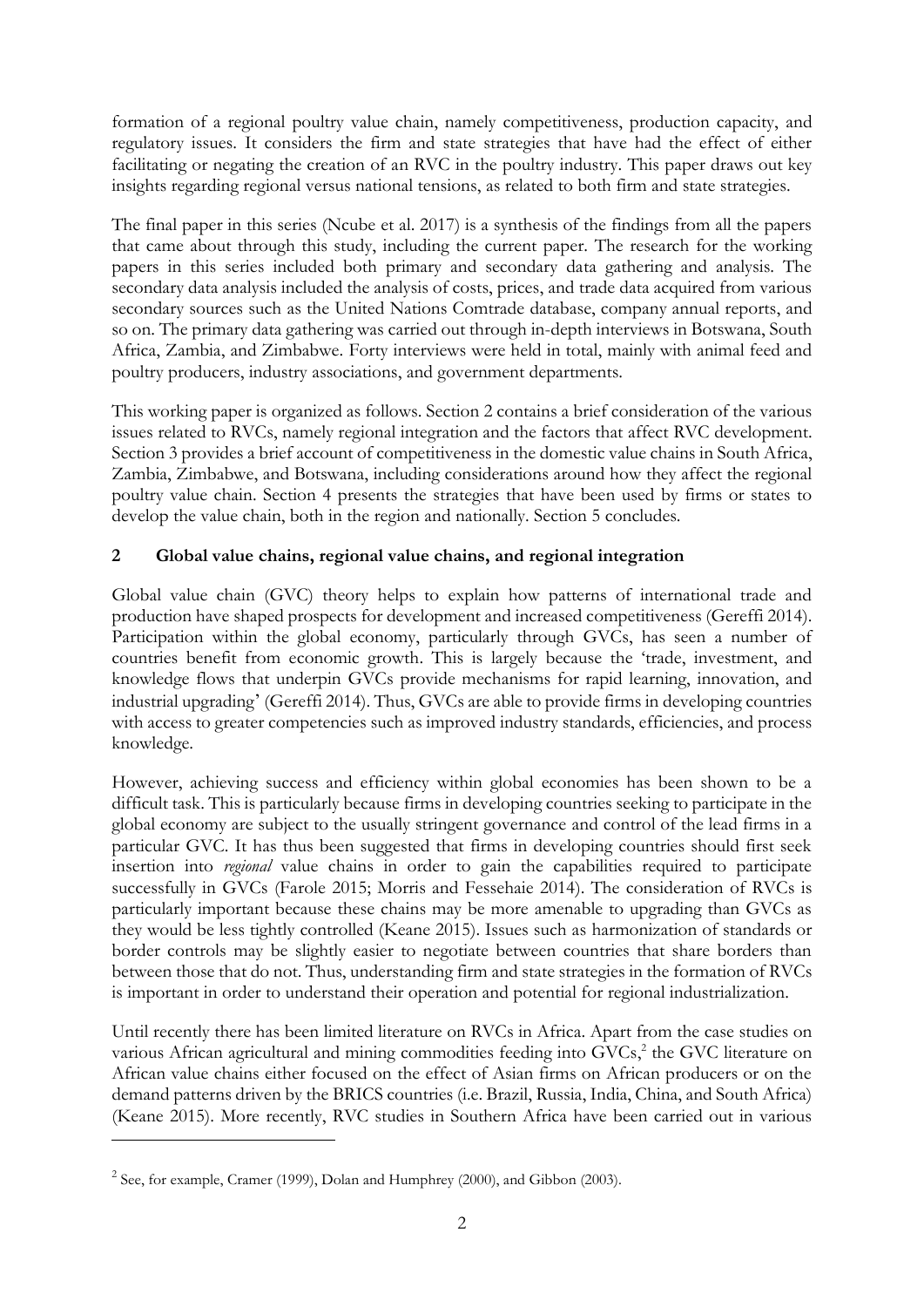forms. These studies have either had a regional focus, that is, as an assessment of the potential or existence of RVCs—e.g. Farole (2015) and Keane (2015) in their assessment of the Southern African Customs Union (SACU) region—or as case studies looking at specific value chains – e.g. Fessehaie et al. (2015).

In his assessment of SACU and the possibility of developing RVCs, Farole (2015) advocates for the development of RVCs in SACU. Using the gateway model, he suggests developing RVCs specifically for these to be plugged into GVCs. The gateway model would involve the development of SACU RVCs, led by South African-run firms, in order to plug into GVCs. However, this gateway approach is hampered by geographic remoteness, high transport costs, trade barriers, and low levels of skilled labour (Farole 2015).

Also in an assessment of SACU, Keane (2015) looks at the firm-level characteristics of SACU firms participating in GVCs. Keane (2015) finds evidence of a production network, particularly in the metals industry. However, while metals from other countries in the region end up in South Africa, they do not form part of South Africa's extraregional metal-based exports.

Two key insights emerge from the RVC studies. First, most RVC studies are conducted with a view to developing RVCs as preparation for entry into GVCs (Keane 2015). For instance, Kaplinsky and Morris (2015) state that RVCs can play an important role as a learning ground for African suppliers ultimately destined for global markets. African markets have far less stringent standards and requirements than global, particularly developed, markets. That is, RVCs are seen as a means to an end, not an end in themselves. However, it has been suggested that for some countries plugging into RVCs as an end in itself might be the most viable strategy for development as they may have very low domestic capabilities (Keane 2015).

The second key insight, and perhaps the most important, is that, as highlighted by Farole (2015), RVCs in Southern Africa remain largely underdeveloped. This underdevelopment extends to the agro-processing sector, where they say RVC development should be the greatest given the level of agricultural production in Southern African countries (Farole 2015). For example, in their analysis of the soya RVC in South Africa, Zambia, and Zimbabwe, Fessehaie et al. (2015: 22) found that there is very little interaction among the three countries, especially between Zambia and South Africa (the latter of which has the largest deficit), although Zimbabwe has been the biggest importer of Zambia's soya products (Ncube et al. 2016). The underdevelopment of RVCs is not confined to Southern Africa. In a study of selected East African RVCs, Daly et al. (2016) indicate that while significant strides have been made, particularly in policy and regulatory areas, this progress is hampered by issues of capability and trade being dominated by smallholders.

Key challenges affecting the development of RVCs in the agribusiness sector include large asymmetries in scale between South Africa and the rest of the region, trade barriers including infant industry protection, and a lack of harmonization in standards and labelling (Farole 2015). Also, for much of the Southern African region there is inadequate national and regional competition to stimulate technology upgrading and regional development (AfDB et al. 2014). However, there are some success stories; Fessehaie et al. (2015) found that South Africa serves as a regional hub for both South African and international original equipment manufacturers (OEMs) of mining equipment. However, although South African OEMs are in the region, they were latecomers in their moves into the region compared to their international counterparts, who have a much larger regional footprint (Fessehaie et al. 2015).

The development of RVCs depends on both structural and policy factors. Structural factors include the Southern African region having difficulties in achieving scale and also having large intraregional imbalances. The SACU region is characterized by relatively small regional markets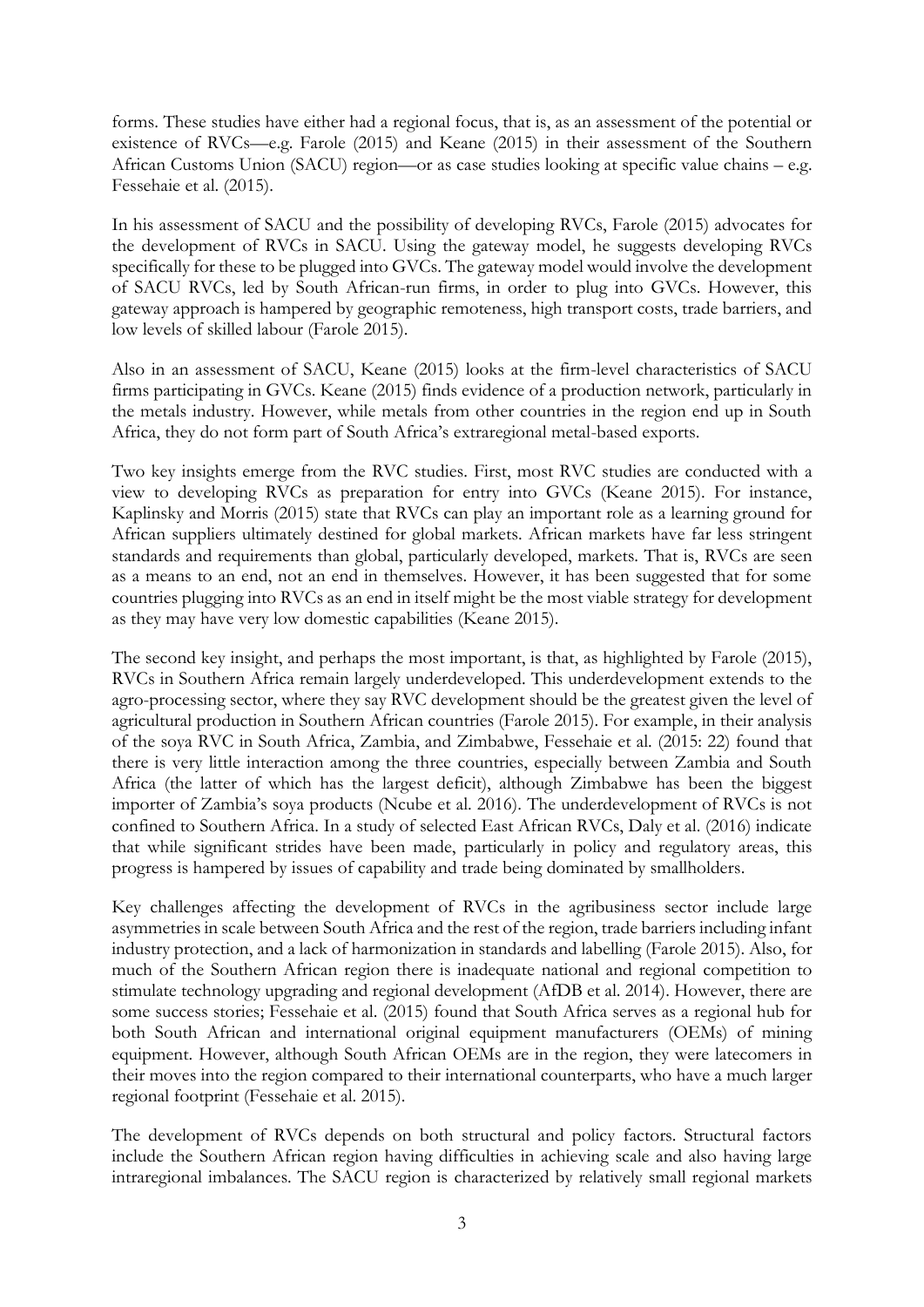that make it difficult to take advantage of scale economies because production volumes are relatively low (Farole 2015). Intraregional imbalances, with South Africa dominating the SACU (and indeed the Southern African) region and with industries favouring location in South Africa, make it difficult to develop RVCs (Farole 2015). These scale considerations affect the competitiveness of the firms/countries in terms of both GVC and RVC integration.

Policy factors are also important for the formulation of RVCs. This is especially the case in the context of regional communities and regional integration. Regional communities are seen as an avenue by which countries could improve their trade competitiveness through upscaling in value chains. The upscaling can be facilitated by enacting regional policies that reduce or eliminate excessive protectionist trade measures, as well as increased tax incentives for attracting new technology (AfDB et al. 2014). These policy measures are meant to boost trade within the regional community as the RVC is dependent on the free flow of goods and services within the region. As such, there must be both strong policies and strong alignments between national and regional institutions if countries in the regional community are to benefit from efficient RVCs (AfDB et al. 2014).

Regional integration has long been a goal for Southern African Development Community (SADC) countries. However, in spite of the regional integration agenda, national policies are often in opposition to the regional integration initiatives in the SADC (Hartzenberg and Kalenga 2015). Although countries have generally implemented a number of trade liberalization measures, they have found ways to circumvent the effects of application of tariff liberalization by implementing non-tariff barriers (NTBs), including in agriculture (Hartzenberg and Kalenga 2015). Particularly for agro-processing, trade policies undermine the potential for the development of downstream activities (Farole 2015).

The main NTBs found in agriculture among SADC countries are sanitary and phytosanitary standards (SPS), labelling requirements, periodic banning of imports and exports, and import and export licensing procedures (Hartzenberg and Kalenga 2015: 26). There is now a move away from trying to implement 'Eurozone-type regional integration', towards trying to think of new ways to effectively address constraints faced by firms aiming to deepen economic linkages (Hartzenberg and Kalenga 2015). As such, the formulation and development of RVCs is directly affected by issues of trade cooperation between neighbours in the region. While complete regional integration may no longer be a viable means by which to encourage intraregional trade, countries may still be able to foster trade cooperation among close neighbours to encourage the development of an RVC.

The positioning of RVCs as a 'gateway' to entry into GVCs is certainly interesting in the context of economic development in Africa. However, the African continent is commonly cited as having the highest growth rates and growing markets, particularly for consumer goods, including food, owing to growing incomes. Moreover, while intra-African trade has grown at an average annual growth rate of 13.5 per cent between 2000 and 2010 (AfDB et al. 2014), Africa is still missing out on growth that was observed in more integrated and connected regions in other parts of the world. As such, the development of RVCs could actually be viewed as an end in itself, not only as a gateway to GVCs.

The next section looks at competitiveness along the value chain, focusing on input prices and the cost structure along the value chain.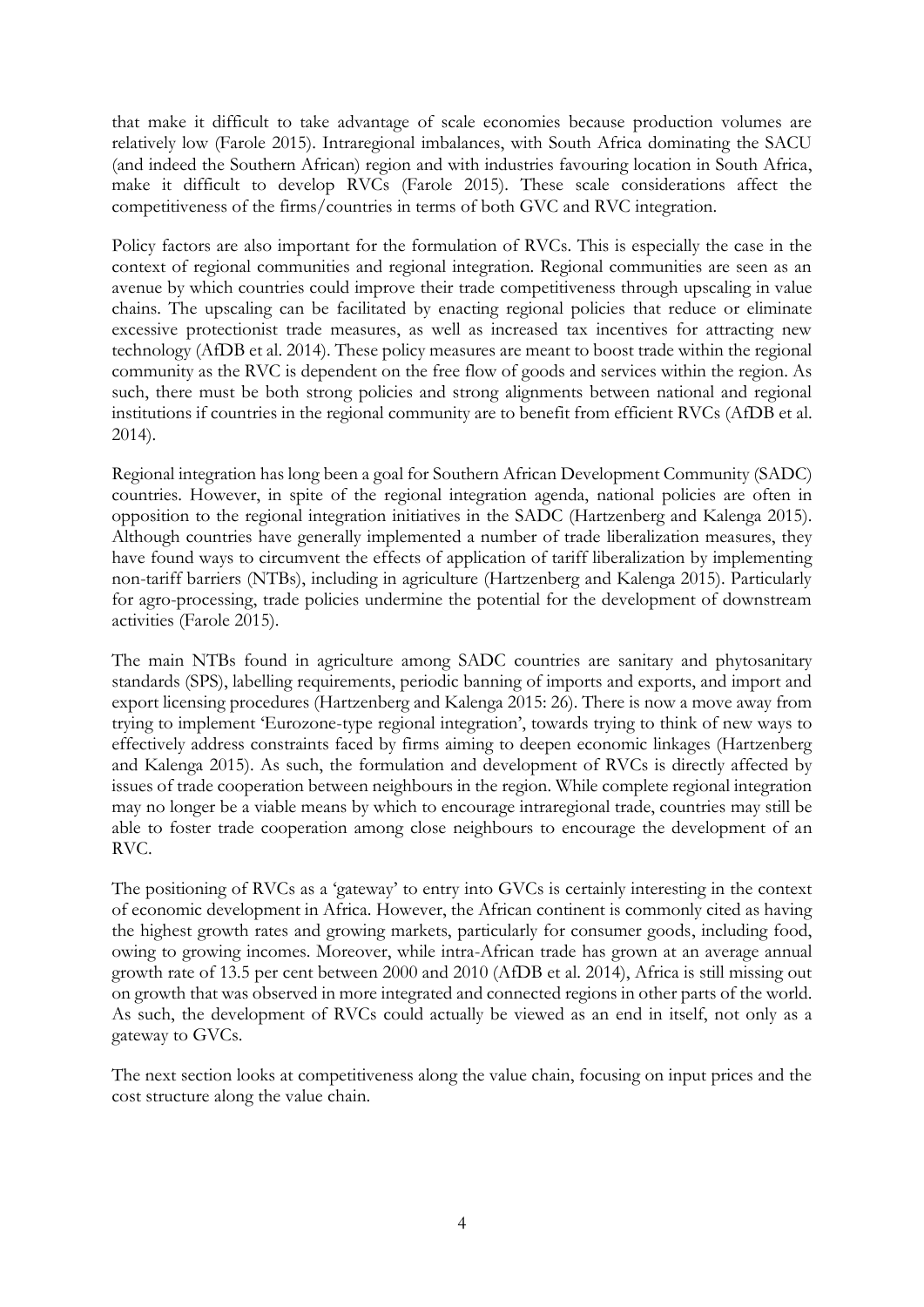## **3 Competitiveness along the value chain**

Competitiveness is an important determinant of a firm or country's participation in a GVC. For instance, the formation of the GVCs in the clothing and footwear sectors, with production occurring in East Asia, was driven in part by firms seeking competitive production of these goods in order to capture rents at higher value added parts of the value chains, such as design and marketing (Gereffi 1994). By the same token, the development of RVCs in Southern Africa is dependent on competitive production located in the region.

Competitiveness in the animal feed to poultry value chain is largely dependent on access to critical inputs—namely animal feed and day-old chicks. Animal feed is by far the largest single cost in producing broilers, contributing 60–70 per cent to the producer price of a bird (Zengeni 2014a).<sup>3</sup> Competitiveness is also dependent on accessing the correct breed of day-old chicks at a competitive price.

The management of the birds during their lifespan also affects the competitiveness of the production of broilers, especially as this relates to FCR and the mortality rate. The FCR is a measure of how well an animal converts feed intake into live weight and is measured as a ratio of kilograms of feed required to produce a kilogram of meat.<sup>4</sup> The higher the FCR, the more feed has to be used to produce each kilogram of bird, thus the less competitive the poultry operations. The mortality rate is the percentage of birds that die in each batch that has been 'placed'.

The FCR is determined by issues such as the birds being fed at specific times and intervals, receiving the correct phase of feed for their stage of growth, and so on. For instance, in order for a bird to grow efficiently, it needs more protein at earlier stages of growth and more energy at later stages of growth.<sup>5</sup> Consequently, animal feed producers make feeds for different phases of a bird's growth, ranging from starter to finisher.

Furthermore, the temperature, cleanliness, and lack of disease in the birds' environment, and administration of vaccines, directly affect the mortality rate. <sup>6</sup> Due to the sensitivity of broilers to their environment, biosecurity measures are particularly important in ensuring that the mortality rate is minimized.<sup>7</sup> Other costs are related to transport, abattoir costs, and brining. Considered together, these factors determine the competitiveness of a firm's—and also a country's—poultry value chain, which is crucial in understanding the regional poultry value chain.

In order to analyse competitiveness in the animal feed to poultry value chain in Southern Africa, it is important to consider the prices of the various raw materials as these make up the bulk of the production costs of a broiler. This section analyses the cost structure related to producing chicken in the countries considered in this study, focusing on feed and day-old-chick prices. This section also attempts to estimate a cost structure in each country and draws conclusions about the competitiveness in the value chain. Where some countries are omitted, this is due to a lack of data.

<sup>&</sup>lt;sup>3</sup> Interview with CBH, 3 July 2015; interview with Daybreak, 30 June 2015; interview with Tswana Pride, 18 November 2015.

<sup>4</sup> Interview with Daybreak, 30 June 2015.

<sup>&</sup>lt;sup>5</sup> Interview with Epol, 16 July 2015.

<sup>&</sup>lt;sup>6</sup> Interview with Eagle's Rock, 4 August 2015.

<sup>7</sup> Interview with Rainbow, 15 July 2015.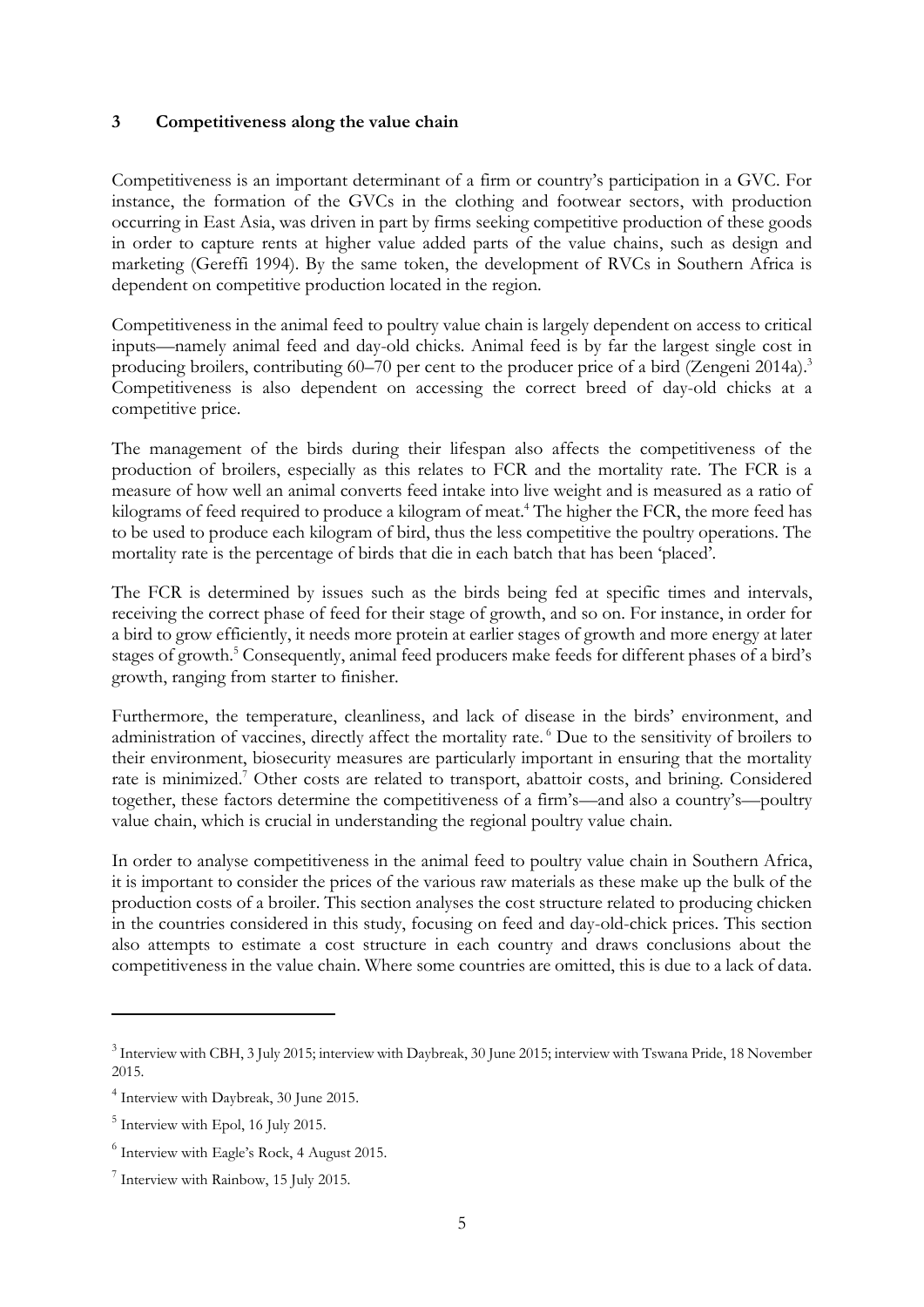## **3.1 Prices of raw materials**

## *Feed prices*

<u>.</u>

As mentioned above, feed remains the largest single cost in the production of broilers. Access to cheap feed is largely dependent on having competitively priced maize and soya, as these two constitute approximately 80–85 per cent of the cost of poultry feed production, with maize alone making up approximately 60 per cent of the cost of producing animal feed.<sup>8</sup> In Figure 1 we summarize the prices of animal feed in the four countries under review.



Figure 1: Feed prices, US\$ per tonne

Zambia 2015 price is based on an estimate of Zambian prices quoted by IAPRI (2015), adjusted for the exchange rate. The kwacha prices actually went up, not down.

Source: based on Bagopi et al. (2014); Zimbabwe Poultry Association (ZPA) data obtained from interviews in Zimbabwe (2015) and SAPA (2015a, 2015b).

Zimbabwe has the highest feed price among the countries in our analysis, followed by Botswana, then Zambia and South Africa (Figure 1). South Africa's animal feed prices increased between 2010 and 2012. During this time, yellow maize prices—which largely determine feed prices in South Africa as this is the maize used for animal feeds—also increased sharply (Figure 2). In fact, animal feed prices in South Africa largely track those of yellow maize, as reflected in a similar decrease in both prices between 2012 and 2015.

<sup>&</sup>lt;sup>8</sup> Interview with Eagle's Rock, 4 August 2015; interview with Sovereign Foods, 1 October 2015; interview with Epol, 16 July 2015.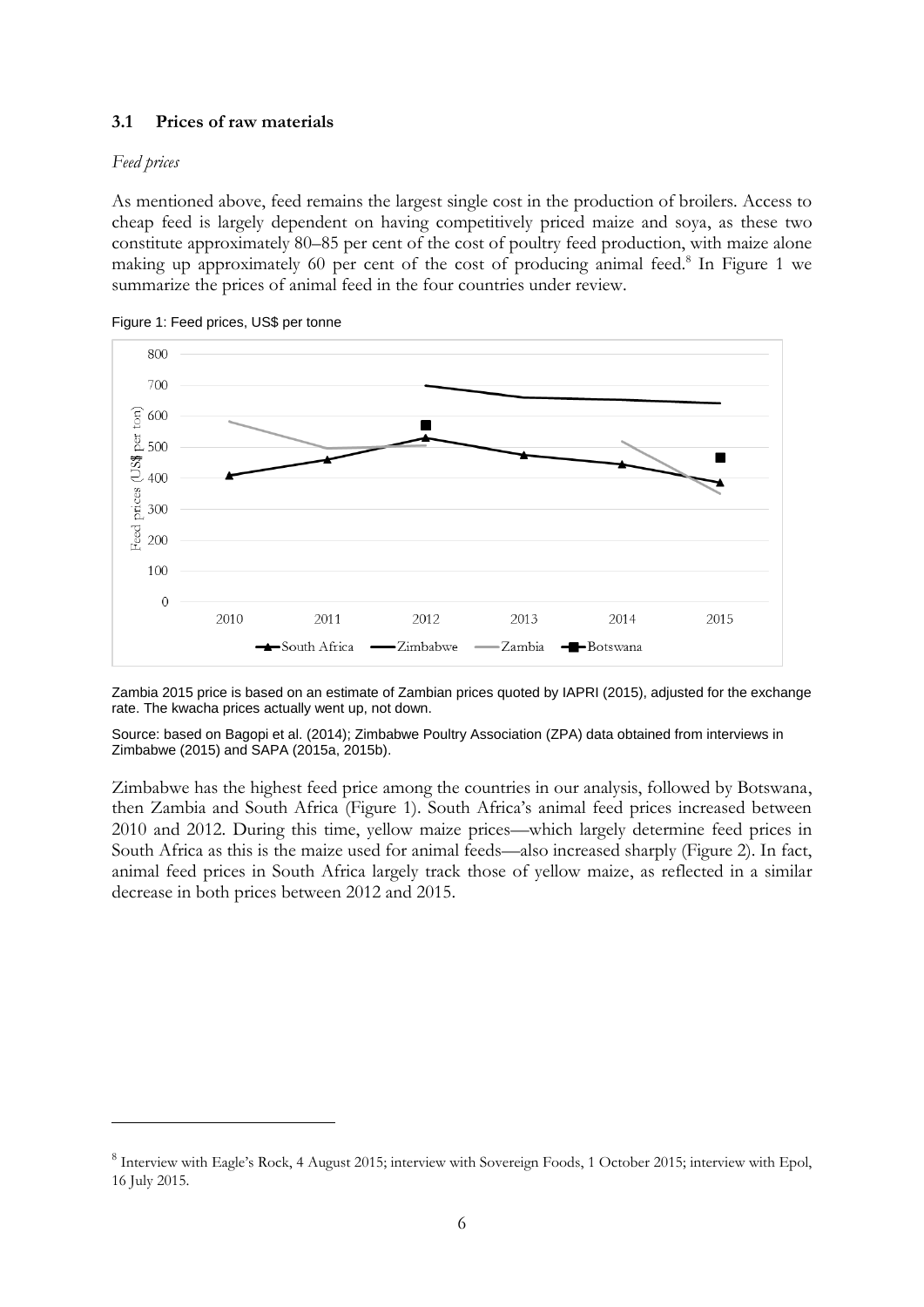



The 2016 prices are up to April 2016; data for 2015 were updated from SAFEX.

Source: based on FAO (2015); SAFEX; Grain Traders' Association of Zambia; Stockfeed Manufacturers' Association.

In contrast, the animal feed price in Zimbabwe increased between 2012 and 2013 following a switch in imports of maize from South Africa to Zambia, prompted by a ban on genetically modified organism (GMO) maize in Zimbabwe, which is what South Africa produces and uses for stock feed production. In addition to the ban on GMO maize, Zimbabwe also has industry protection against finished goods (e.g. animal feed) in order to protect its feed producers.<sup>9</sup> After 2013, the price of animal feed in Zimbabwe remained stagnant, decreasing very slightly over time. The maize prices in Zimbabwe increased sharply at the time (Figure 2), while the soybean prices had a similar trajectory to the feed prices (Figure 3). The stagnant prices in Zimbabwe are also despite the increase in the number of entrants in the animal feed production industry; prior to 2009 there were two dominant players—National Foods and Agrifoods—but now there has been an increase in the number of smaller players. This could be due to a number of reasons. First, Zimbabwe imports the bulk of its raw materials—grains from Zambia and additives from South Africa. Second, the capacity utilization of stock feed manufacturers in Zimbabwe averaged 40–50 per cent,<sup>10</sup> indicating that the cost per unit of feed produced is higher, especially relative to other countries. Finally, most of Zimbabwe's animal feed is sold in bags<sup>11</sup> due to the fact that most of its market is made up of small-scale producers, compared to that of the other countries where there is a relatively large proportion of feed sold in bulk.

Zambia's stock feed prices in Figure 1 were converted from Zambian kwacha prices. The Zambian kwacha-denominated prices actually registered an increase, particularly between 2014 and 2015. However, due to the depreciation of the Zambian kwacha, the US dollar-denominated prices show

-

<sup>&</sup>lt;sup>9</sup> Interview with Zimbabwe Competition and Tariff Commission, 21 March 2016.

 $10$  Interview with LMAC, 19 August 2015; interview with Profeeds, 21 August 2015.

<sup>&</sup>lt;sup>11</sup> Interview with Windmill, 21 March 2015; interview with Feedmix, 22 March 2016.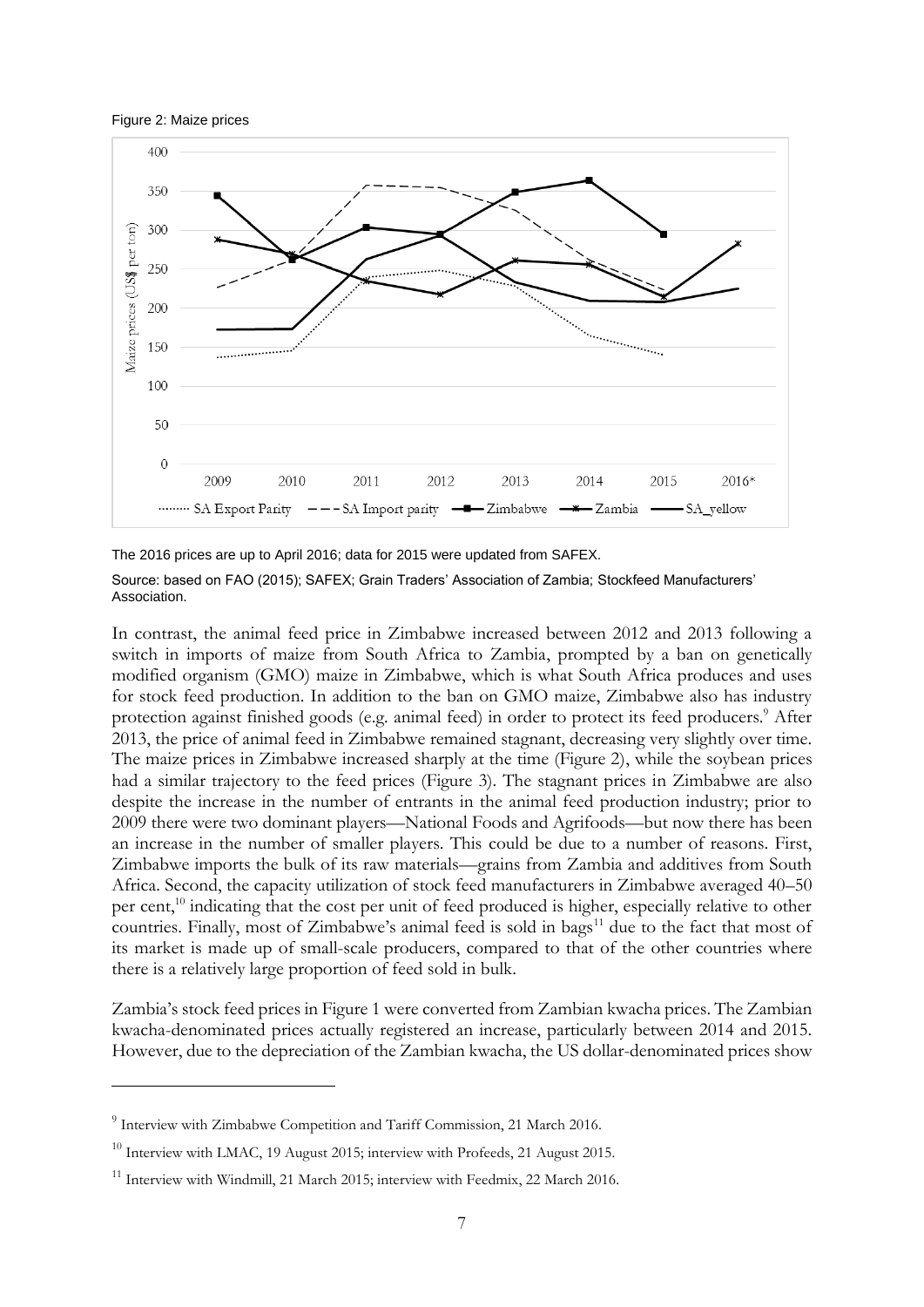a downward trend. As such, there has been a massive exchange rate effect on Zambian stock feed prices.

## *Maize prices*

Maize is the main cost in the production of animal feed. However, not only is the price of maize important for the domestic production of animal feed, it is also very important in the region because of the level of trade in maize. Two players—South Africa and Zambia—are the largest producers of maize in the region and, consequently, are net exporters of the commodity. As such, maize prices are lowest in South Africa and Zambia.

Zambia has seen increasing competitiveness in its maize prices, with the price decreasing from an average of US\$288 per tonne in 2009 to US\$215 in 2015 (Figure 2). This brought the prices almost on par with the South African prices of US\$210 per tonne in 2015. As a result, some South African firms have imported from Zambia, with the import price reportedly as low as US\$200 per tonne.<sup>12</sup> In fact, between May and August 2015, Zambian maize prices were below US\$210 per tonne. The increasing competitiveness of Zambian maize prices is also reflected by the recovery of its exports to South Africa from US\$1.6 million in 2014 to US\$6 million in 2015.<sup>13</sup> However, the latest estimates of 2016 prices in both South Africa and Zambia indicate a sharp increase in prices due to the drought experienced in much of Southern Africa. Interestingly, the firms that imported maize from Zambia are those that also have operations in Zambia (CBH and RCL), indicating the beginnings of an RVC.

The lack of sufficient production of maize in both Zimbabwe and Botswana, for different reasons, has led to them depending on imports for their supply of critical inputs. Zimbabwe's maize and soybean production has decreased since the implementation of the land reform programme (Takala-Greenish 2015). Botswana has generally been a maize and soya importer, given that the country is located in a semi-arid region that has low levels of rainfall, making it not conducive for crop production.<sup>14</sup> Therefore prices of these critical inputs are determined by the import prices in these markets, with Zimbabwe's prices being a reflection of the Zambian prices.

# *Soybean prices*

-

While competitive pricing of maize is important, what is even more important is the competitive pricing of soybeans, as the region is a net importer of the raw material. As such, competitive pricing of soybeans and oilcake in the region is essential for developing an RVC. Prior to 2014, South Africa's soybean imports were relatively low, reaching an annual average of US\$1.9 million between 2008 and 2013. During this period, South Africa's main import sources were Argentina and the United States, although these import volumes were very low. This was before the implementation of the soybean strategy in South Africa. The increase in crushing capacity led to a sharp increase in imports of soybeans in South Africa; from US\$911,000 in 2012, to US\$3.4 million in 2013, and a spike to over US\$52 million in both 2014 and 2015. The imports in 2014 and 2015 were mainly from Brazil and Zambia (2014), and Brazil and Paraguay (2015).

<sup>&</sup>lt;sup>12</sup> Interview with Country Bird South Africa, 3 July 2015; interview with Epol, 16 July 2015; interview with Afgri, 27 July 2015.

<sup>13</sup> Quantec data, [http://quanis1.easydata.co.za/TableViewer/tableView.aspx.](http://quanis1.easydata.co.za/TableViewer/tableView.aspx)

<sup>&</sup>lt;sup>14</sup> Interview with Botswana Poultry Association, 17 November 2015.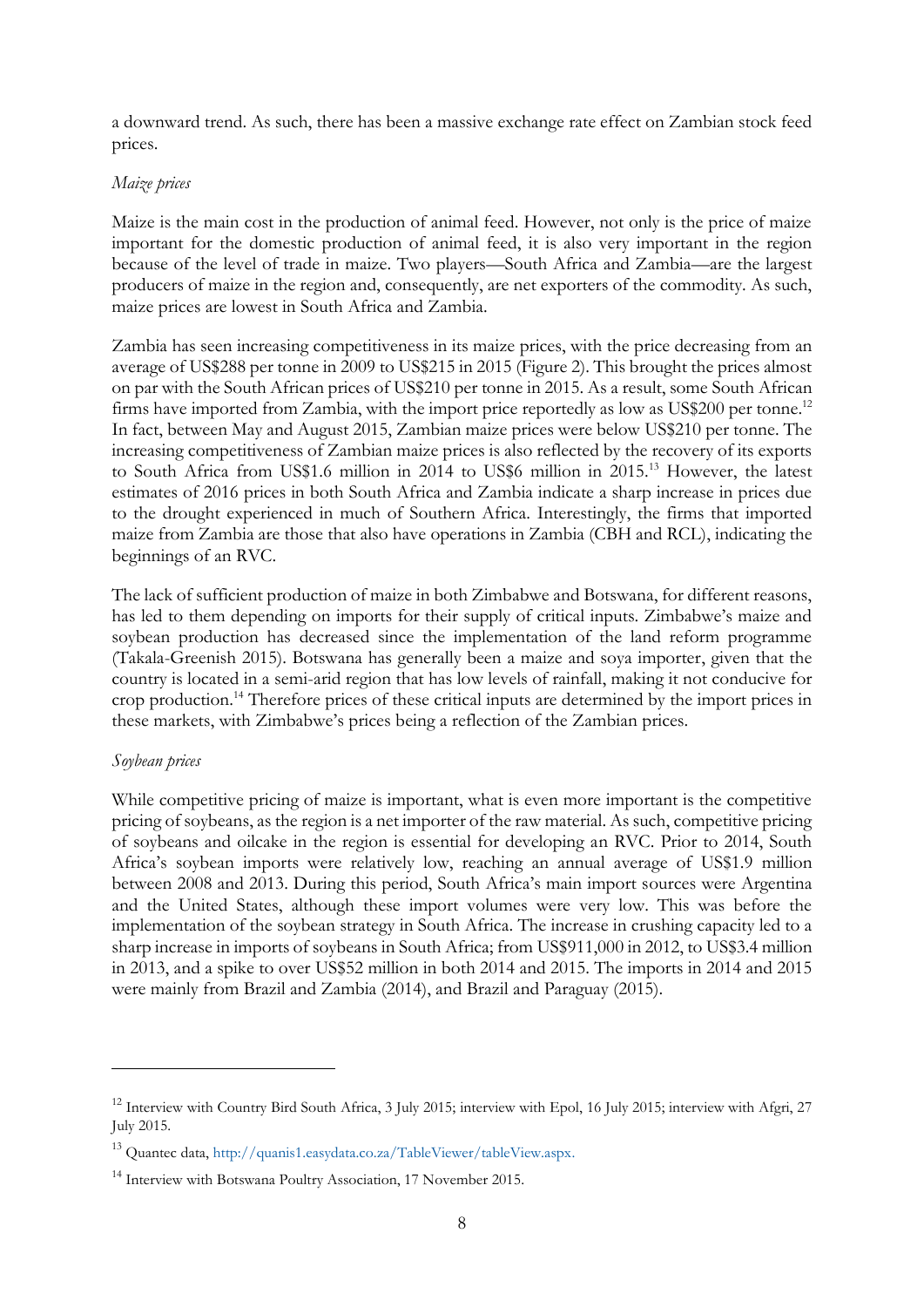Soybean prices in the region are still above the free on board (FOB) prices in Brazil (Figure 3). The Brazilian price is an estimated producer price.<sup>15</sup> The decrease in Zambian prices in 2014 led to an increase in exports to South Africa, which reached US\$15 million. In fact, the price in Zambia has decreased by approximately 30 per cent between 2011 and 2015. Despite the decrease in price it is still above the Brazilian price. The decrease in the Zambian price is in line with the general increase in soya production. Soybean production in Zambia increased from just over 42,000 tonnes in 2003, to approximately 117,000 tonnes in 2011, and to just over 226,000 tonnes in 2015 (IAPRI 2015). However, the increase in Zambian prices between 2014 and 2015 led to a switch to Paraguay as an additional source to Brazilian soybean imports, which was the main import source for soybeans in 2014 and 2015.





<u>.</u>

\* Denotes FOB prices; other prices are landed prices.

Source: based on FAOSTAT for Brazil, Zambia, and Zimbabwe; SAGIS for South Africa; Trademap for Argentina.

The prices of soybeans are important in the region, particularly due to the increase in crushing capacity in South Africa. However, as already mentioned, the soybean import levels were relatively low. This was because South Africa has generally been a large importer of soybean oilcake, a byproduct of the processing of soybeans for oil, to use in the animal feed industry. In the last five years, South Africa has imported on average 660,000 tonnes per annum of soybean oilcake from Argentina, (with 433,000 tonnes imported in 2015 alone), compared to an average of 143,000 tonnes of soybeans between 2014 and 2015. As such, soybean oilcake imports have, until very recently, been far more important than soybean imports. As such, also presented in Figure 3 is the imputed price of soybean oilcake from Argentina. This imputed price was calculated by dividing the value of imports from Argentina by the volumes imported. Although labelled as an imputed Argentinian price, this price is effectively the landed price in South Africa.

An assessment shows that the price has been much lower than local South African soybean prices, and, more importantly for the RVC, lower than the Zambian soybean prices. As such, the Zambian soybean prices have been clearly less competitive than the imputed price of the processed oilcake from Argentina (except in 2014). This is because the imputed Argentinian oilcake prices would include the costs and margins earned by processors. One would expect that the Zambian processed oilcake price would be even less competitive once landed and processed in South Africa. A big

<sup>&</sup>lt;sup>15</sup> For purposes of comparison, it is assumed that a Brazilian producer would face similar prices to an importer's FOB price.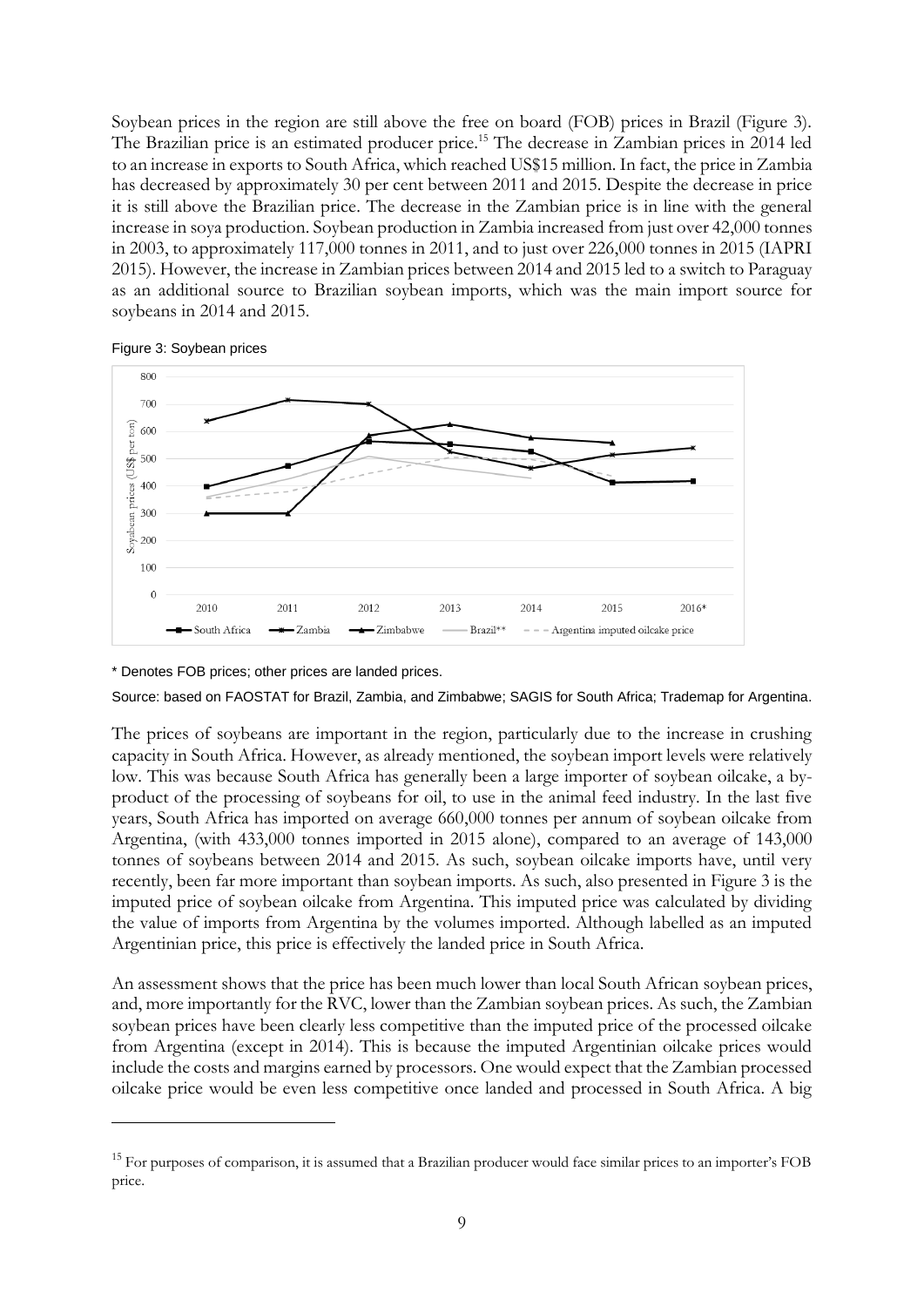question that remains is why the Argentinian processed product is so much cheaper (albeit at an imputed price) than the raw material price in Zambia.

In conclusion, the decrease in price of soya in Zambia, as shown above, is a welcome development when thinking about developing an RVC, especially given the relatively high exports to South Africa in 2014. However, despite the decrease in prices, these are still higher than the imputed price of the processed product imported from Argentina, which raises important questions about the conditions that would be necessary for Zambia to reach the scale and cost structure to enable a switch from deep-sea sources for both soybeans and oilcake. Reducing the Zambian soya price would require investment to support agriculture production and storage facilities. The need to invest in storage facilities is important, given that one of the largest feed producers in Botswana indicated the poor quality of soybeans from Zambia was due to a lack of storage. 16

# *Day-old-chick prices*

As already highlighted, another crucial input in broiler production is the breeding stock, i.e. dayold chicks. Accessing the breeding stock at a competitive price is also very important in determining the level of competitiveness of producers.



### Figure 4: Day-old-chick prices

Source: based on SAPA (2015a), SAPA (2015c), PAOZ (2015), Zengeni (2014b). The Zimbabwean data were obtained from the Livestock & Meat Advisory Council Zimbabwe (LMAC).

Botswana is the only country that does not have a grandparent operation and therefore relies on imported parent stock from Zambia and Zimbabwe. South Africa has the lowest day-old-chick prices in the region at approximately US\$0.38 in 2015; this is 87 per cent lower than the Zimbabwean price, which is the highest in the region. The prices in South Africa reflect the economies of scale enjoyed by the firms there.

The price of day-old chicks in Zambia has fallen by 47 per cent since 2012. The fall in the Zambian price reflects the continued increases in competition and growth in scale in the poultry industry, which has been characterized by new investments in breeding by companies such as Rainbow

<sup>&</sup>lt;sup>16</sup> Interview with Nutri Feeds Botswana, 18 November 2015.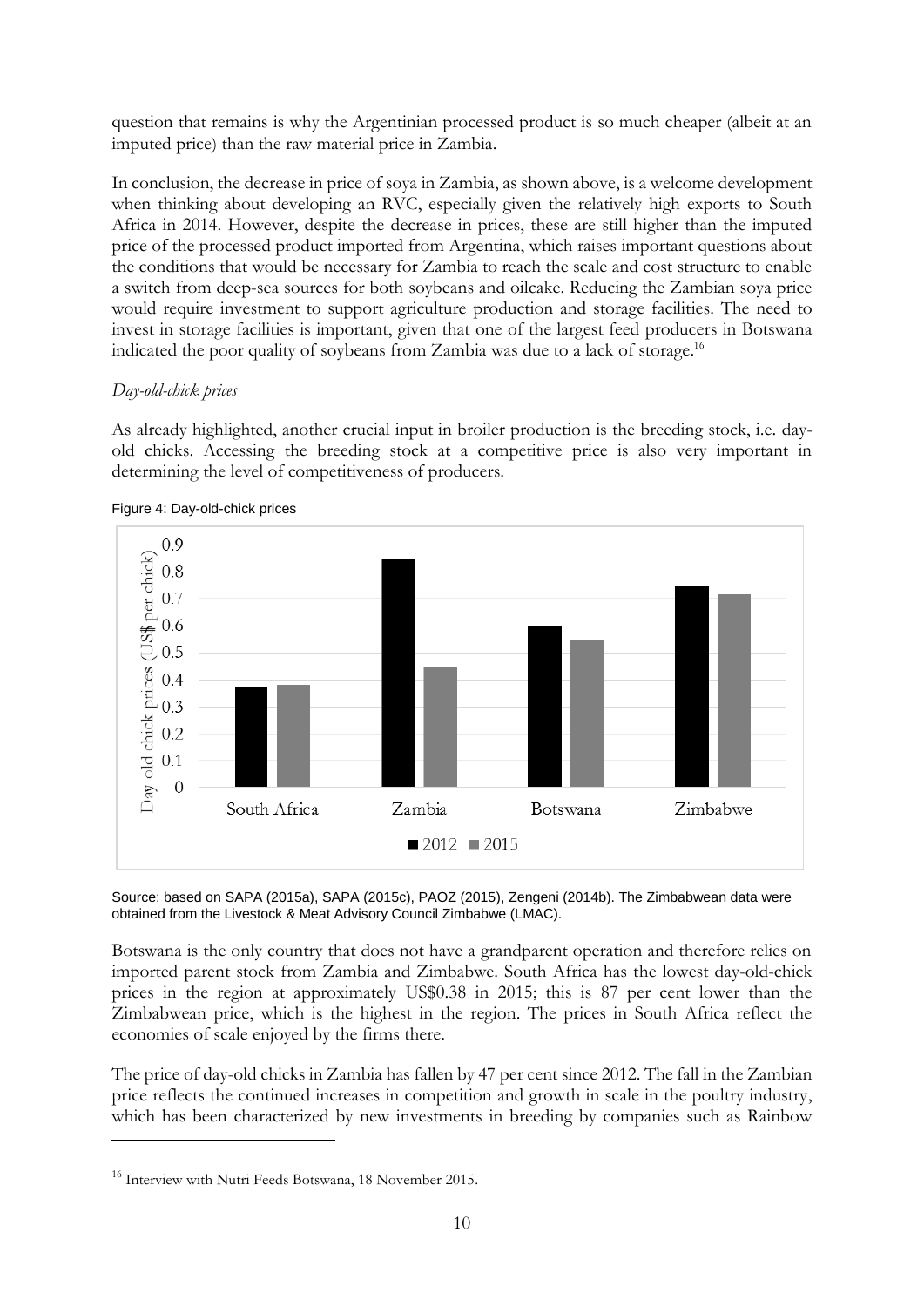Chicken's Zamhatch (PAOZ 2015) and also CBH's Ross Breeders.<sup>17</sup> These new investments have led to increased competition at the breeder level, as production has increased leading to lower prices.

Zimbabwe remains the highest-cost producer of day-old chicks in spite of the price falling marginally from US\$0.75 in 2012 to US\$0.72 in 2015. Zimbabwe's price is higher than that of Botswana despite the latter not having a grandparent operation. The price structure in Botswana is indicative of two main issues. First, it reflects the increasing competitiveness of Zambia's dayold-chick breeders as seen in the decrease in prices (Figure 4). This is important because Zambia is a key source of Ross parent stock for the largest breeder in Botswana, Ross Breeders.<sup>18</sup> Second, the fact that Botswana day-old-chick prices are lower than those in Zimbabwe indicates that of the two countries, Botswana is the lower-cost producer of day-old chicks. This conclusion is reached because Irvine's, the other breeder in Botswana, imports parent stock from its Zimbabwean operations.<sup>19</sup> This is a result of the lower feed prices found in Botswana in comparison to Zimbabwe.

# **3.2 Cost structure**

Given the above analysis of the cost of key raw materials, in this section we construct the cost build-up for Botswana, South Africa, and Zimbabwe to reflect the different cost structures in the region. This will provide an indication at a basic level of the changes in cost differential across the three countries. It is clear from the analysis of raw material prices that all three countries have different cost structures, as shown by the price differences.

The figures in the cost build-up for 2012 were obtained from Bagopi et al. (2014) and Zengeni (2014). The 2015 figures are estimates converted to US dollar<sup>20</sup> values constructed from interviews with poultry associations and poultry companies and publicly available data. It is worth noting that these estimates are likely to vary based on numerous factors, such as seasonality, where, for example, the price of feed could be affected. In addition, other costs in broiler production, such as abattoir processing costs, are assumed to be constant in all countries. Margins in South Africa and Botswana were also assumed to be constant while in Zimbabwe the margin is an imputed figure calculated from price data obtained from one of the producers. Average FCR figures were used, obtained from different producers in countries and poultry associations.

<sup>&</sup>lt;sup>17</sup> Interview with Nutri Feeds (Bots), 18 November 2015; interview with Ross Breeders, 20 November 2015.

<sup>18</sup> Interview with Ross Breeders; 20 November 2015.

<sup>&</sup>lt;sup>19</sup> Interview with Ross Breeders; 20 November 2015.

<sup>&</sup>lt;sup>20</sup> Exchange rate: South Africa exchange rate US\$1:R12.75 (Quantec data). Botswana figures are converted to US dollars from [www.sapoultry.co.za/pdf-statistics/botswana-country-report.pdf.](http://www.sapoultry.co.za/pdf-statistics/botswana-country-report.pdf)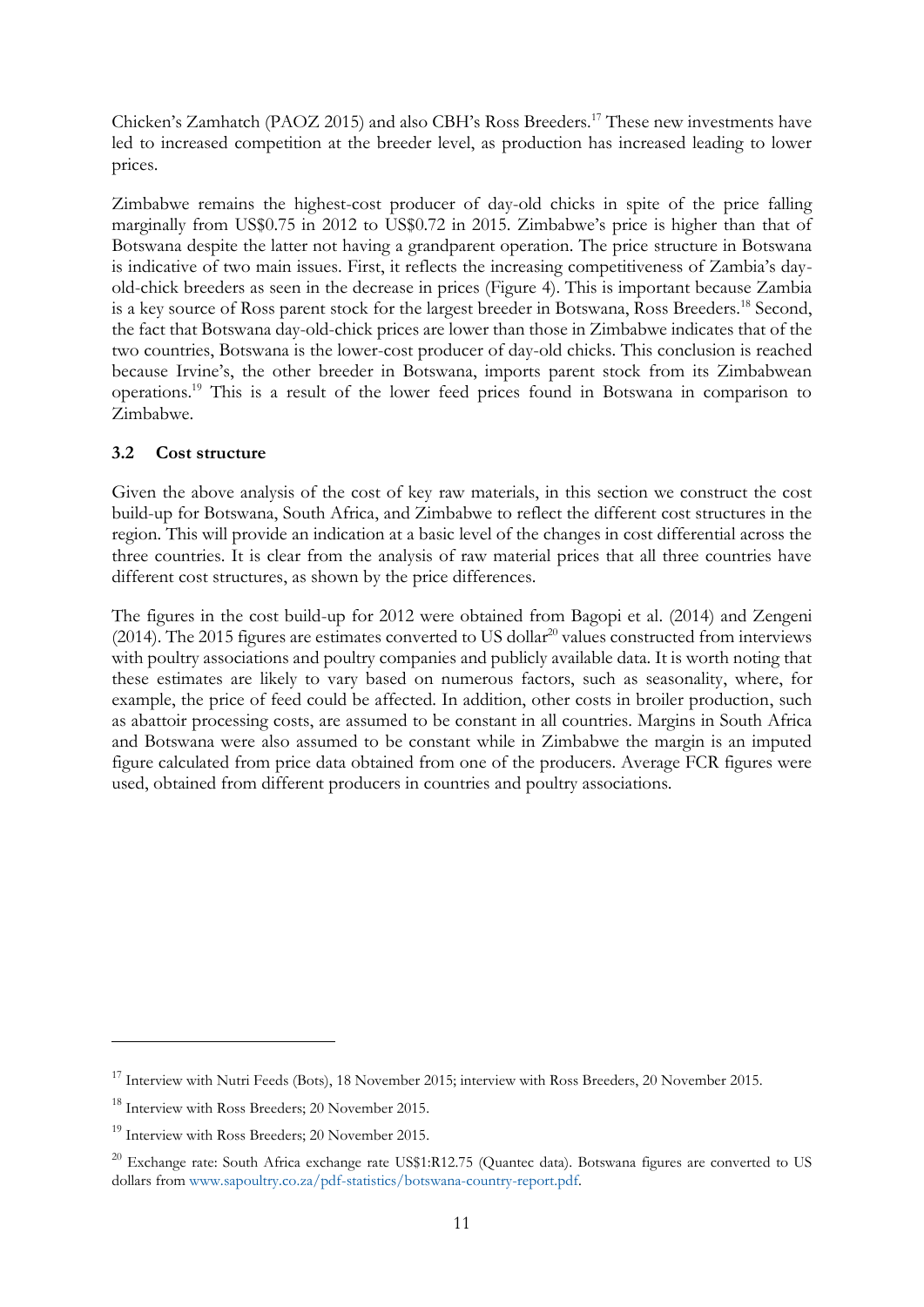#### Table 1: Cost build-up, 2012 and 2015

<u>.</u>

|                                                                    | South Africa |      | <b>Botswana</b> |              | Zimbabwe |      |
|--------------------------------------------------------------------|--------------|------|-----------------|--------------|----------|------|
|                                                                    | 2012         | 2015 | 2012            | 2015         | 2012     | 2015 |
| Feed cost (kg)                                                     | 0.54         | 0.39 | 0.57            | 0.47         | 0.70     | 0.64 |
| Feed conversion ratio                                              | 1.67         | 1.54 | 1.8             | 1.8          | 1.7      | 1.75 |
| Size of bird (kg)                                                  | 1.8          | 1.8  | 1.8             | 1.8          | 1.8      | 1.8  |
| Feed cost per broiler (US\$)                                       | 1.61         | 1.08 | 1.85            | 1.52         | 2.13     | 2.02 |
| Day-old chicks                                                     | 0.37         | 0.38 | 0.6             | 0.55         | 0.75     | 0.72 |
| Other costs in broiler production                                  | 0.24         | 0.24 | 0.53            | 0.53         | 0.46     | 0.46 |
| Live chicken (1.8 kg) cost                                         | 2.22         | 1.70 | 2.98            | 2.60         | 3.34     | 3.20 |
| Live chicken (1.8 kg) price                                        | 2.64         | 2.02 | 3.39            | 2.96         |          | 3.6  |
| Live chicken cost per kilogram                                     | 1.23         | 0.95 | 1.66            | 1.45         |          | 1.78 |
| Abattoir cost/processing per kilogram                              | 0.29         | 0.29 | 0.34            | 0.34         | 0.10     | 0.10 |
| Processed chicken, per kilogram, cost                              | 1.52         | 1.24 | 2.00            | 1.79         |          | 1.88 |
| Processed chicken, per kilogram,<br>producer price                 | 1.64         | 1.33 | 3.15            | 2.81         | 2.40     | 2.50 |
| Brining levels $^{21}$                                             | 30%          | 30%  | Less than 5%    | Less than 5% |          | 20%  |
| Producer price, per kilogram adjusted<br>for brining               | 2.13         | 1.73 | 3.15            | 2.81         | 2.40     | 3.00 |
| Fresh poultry producer price (portions)                            | 2.88         |      |                 |              |          |      |
| Processed chicken, per kilogram, retail<br>price (frozen portions) | 2.93         |      |                 |              |          |      |

Source: based on Bagopi et al. (2014); ZPA data obtained from interviews in Zimbabwe (2015) and SAPA (2015a, 2015b, 2015c).

It is clear that feed is the biggest cost in poultry meat production. In South Africa, feed constitutes about 64 per cent of producing a chicken, which is a decrease from 72 per cent in 2012. This is partly explained by the 27 per cent decrease in feed price between 2012 and 2015 and an improvement in productivity, as shown by the decrease in the feed conversion ratio in 2015. In Botswana, feed constitutes 58 per cent of the cost of producing a live chicken, which is a decrease from 62 per cent in 2012. In Zimbabwe, feed prices constitute 63 per cent of the total cost of producing a live chicken in 2015, which has not decreased since 2012, despite the decrease in feed cost.

Day-old chicks contribute 22 per cent of the total cost of producing a live chicken in South Africa, which is an increase from 17 per cent in 2012. The increase might be as a result of a combination of the marginal increase in price of day-old chicks and a decrease in price of feed, which is the biggest cost contributor. In Botswana and Zimbabwe, which have higher prices for day-old chicks than South Africa, day-old chicks contributed 21 per cent and 23 per cent, respectively, of the total cost of producing a live chicken in 2015. There has been a marginal change in day-old-chick contribution to total cost from 2012 in the two countries.

Due to its economies of scale, South Africa is the lowest-cost producer of chicken in the region. This is mainly due to the low cost of key raw materials such as maize, feed, and day-old chicks. This also supports the Farole (2015) view that South Africa could play a key role in RVCs, outlined

<sup>&</sup>lt;sup>21</sup> Information on brining levels is from various industry players. Recent regulations passed by the Department of Agriculture, Forestry and Fisheries have decreased the brining limit to 15 per cent for individually quick frozen and 10 per cent for whole chickens. Se[e www.fin24.com/Economy/chicken-brining-rules-will-devastate-sa-poultry-body](http://www.fin24.com/Economy/chicken-brining-rules-will-devastate-sa-poultry-body-warns-20160504)[warns-20160504.](http://www.fin24.com/Economy/chicken-brining-rules-will-devastate-sa-poultry-body-warns-20160504)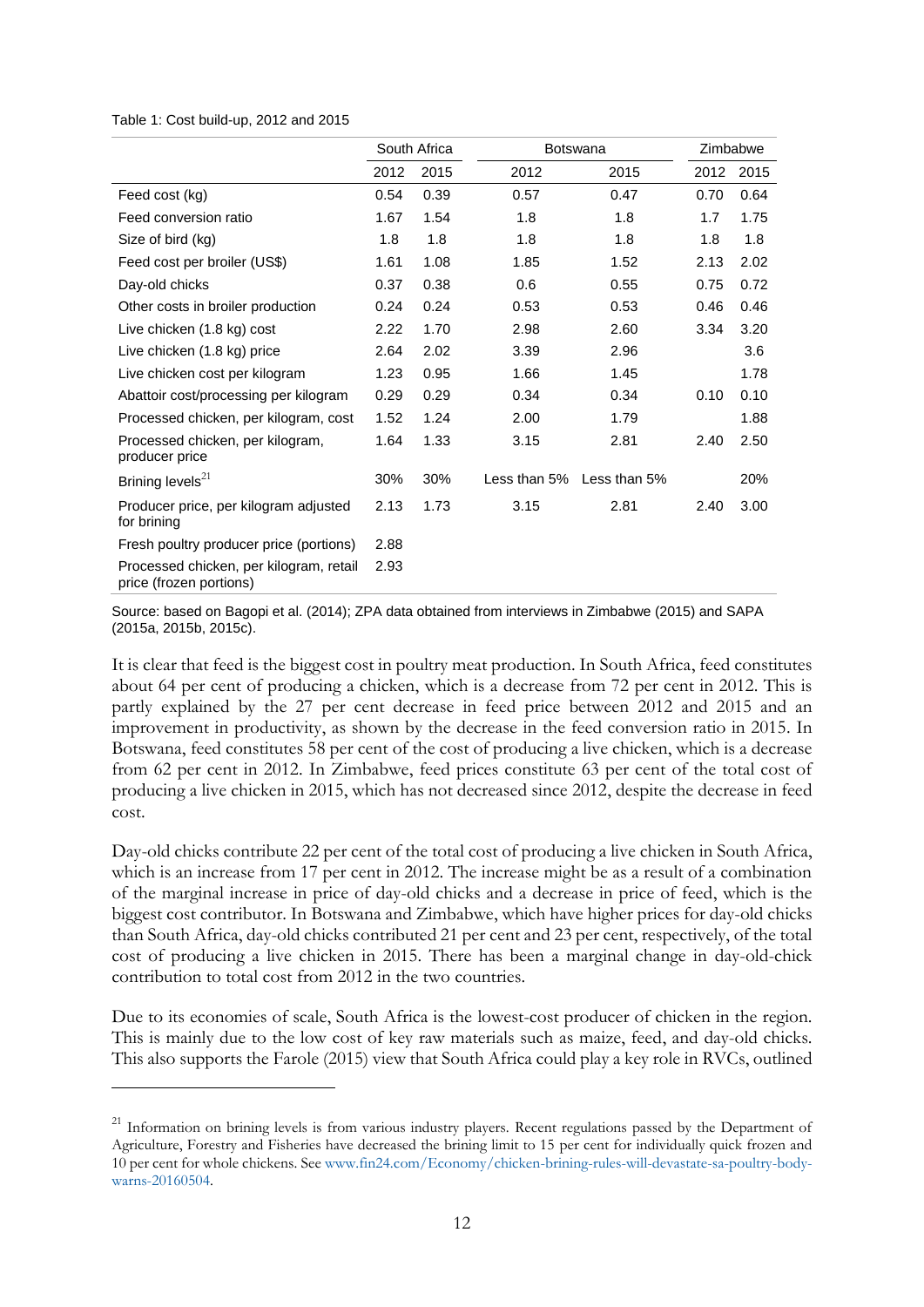in Section 2. Zimbabwe is the highest-cost producer, as reflected by the US\$3.00/kg of processed chicken (after brining), which is higher than Botswana's US\$2.81/kg. Zimbabwe's price is higher than Botswana's despite the fact that both countries are relying on imported maize and soya to produce animal feed, which as shown above is the highest-cost component of producing a chicken. This reflects the previously mentioned view of Hartzenberg and Kalenga (2015) that Zimbabwe has particularly high tariffs and NTBs in agriculture. These will be analysed in more detail in Section 4.

# **3.3 Conclusion**

Stock feed prices in the region have been generally on a downward trend, for varying reasons. While these are largely related to the costs of the raw materials such as maize, which is the single highest cost, other factors have contributed to the trajectory witnessed in the animal feed prices. For example, Zambia's exchange rate would have rendered Zambia's stock feed competitively priced for the region, although domestic producers would have been adversely affected. Conversely, Zimbabwe's stock feed has not changed dramatically despite increases in entrants due to low capacity utilization and the tariff regime. Important developments have emerged in the soybean industry. First, the increase in South Africa's crushing capacity induced an increase in the demand for soybean imports from 2014, mainly from Brazil. Second, Zambian soybean prices decreased to competitive levels in 2014 such that exports to South Africa spiked to US\$15 million. Third, soybean oilcake in South Africa is still coming from Argentina, although the volumes have been decreasing. This decrease, coupled with the sharp increase in imports of soybeans, highlights the promotion of processors through the soybean strategy in South Africa.

The next section looks at the firm and state strategies that have led to the current state of the poultry value chain in the Southern African region.

# **4 Regional value chain or maintaining national interests? Firm and state strategies in the Southern African poultry value chain**

While the poultry industry has large regional players, the existence of an RVC in the strict sense sourcing all raw materials from within the region through fragmented trade networks—has not yet been proven. While the RVC does exist to a certain extent, this is largely for raw materials soybeans and maize from Zambia to Zimbabwe, and also breeding stock from South Africa and Zambia to the rest of the region. This is largely a reflection of the countries having firms that have grandparent breeding rights.

These exports are either destined for their own operations in those countries or for commercial sales, depending on which firm it is. According to trade data, the main export destinations for breeding stock, in particular hatching eggs, are Mozambique and Zimbabwe, while Zambia's dayold chicks are mainly destined for Zimbabwe and Botswana. For South Africa, this is an indication of the countries in which firms may have operations but not extensive breeding operations, but do have downstream activities (e.g. growing and processing). CBH's Ross Poultry Breeders in Zambia exports day-old chicks to its Botswana operations.<sup>22</sup> Similarly for animal feed products,

<sup>&</sup>lt;sup>22</sup> Interview with Ross Poultry Breeders, 20 November 2015.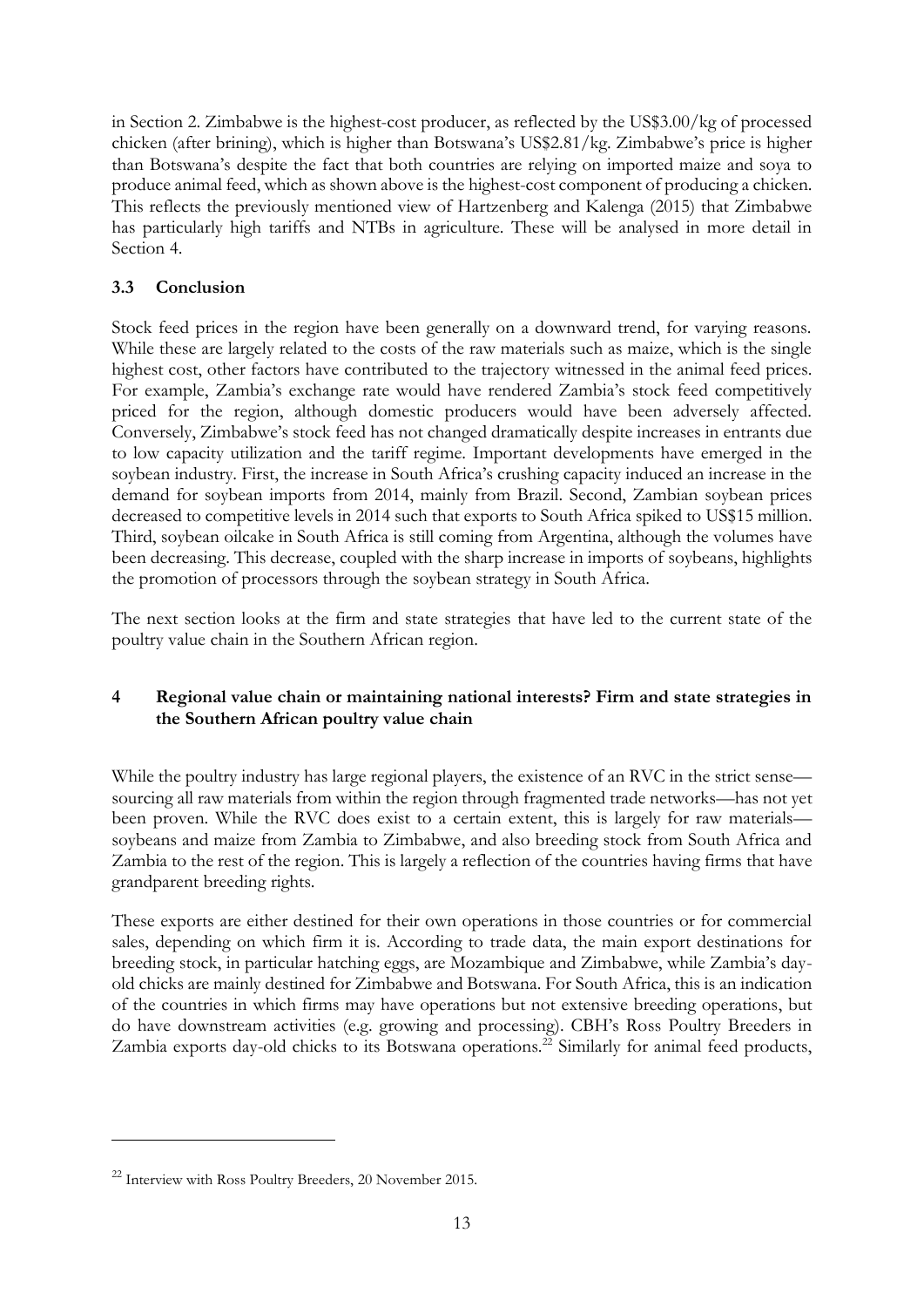Zambeef exports to Novatek Zimbabwe macropacks/premixes for animal feed production which are mixed with maize and soya.<sup>23</sup>

However, the exports to the region notwithstanding, these are mainly in raw materials, with most countries opting to protect the production of final products such as broilers and animal feeds. The dearth of an RVC in the agro-processing value chains in Africa is of concern, given that in spite of low levels of intraregional trade, agricultural trade is still the area of most trade (Jensen and Sandrey 2015). In addition, Africa has been identified as having particularly high growth of its consumer population (AfDB et al. 2014), indicating a ready market for products of agro-processing value chains. Moreover, the potential to have regional hubs for the poultry value chain exists in Southern Africa, particularly in South Africa and Zambia. Both countries have extensive, largescale operations at all levels of the animal feed to poultry value chain, with the same large, vertically integrated firms operating in both countries. South Africa is not only a source of raw materials and a key source of industrial production, it is also a key source of demand for both animal feed and chicken, given its prevailing trade deficit. Zambia is also particularly important as it has positioned itself as a key source of animal feed raw materials for the region, given its net export position. It also has great potential for production growth to meet regional demand (Fessehaie et al. 2015).

The findings of this research indicate that the current state of the animal feed to poultry value chain in the region is a result of various strategies that can be split into two sections: those that are regional in nature; and those that are related to maintaining national interests. This section seeks to outline these strategies and to analyse their effects on the animal feed to poultry value chain in the region.

# **4.1 Strategies of a regional nature**

# *Firms have branched out into the rest of the region*

As mentioned by Ncube et al. (2016), the poultry value chain in the region is characterized by large, regional multinationals, mainly from South Africa. Each one of the large South African firms has extensive operations outside South Africa. Rainbow and Astral both have operations in South Africa and Zambia, with Astral having introduced a new breed into the Zambian market— Lohmann Meat (Ncube et al. 2016). Astral also has operations in Mozambique and Swaziland, while Rainbow also has operations in Botswana. Even the smaller players in South Africa— Quantum and CBH—each have operations in Zambia, with Quantum also having operations in Uganda and CBH having operations in Botswana, Namibia, and Mozambique.

While the expansion into these countries has been largely to meet domestic demand in the destination countries, some of the moves are clearly to take advantage of demand within the region. For example, Zamhatch and Novatek, Rainbow Chicken's subsidiaries in their partnership with Zambia's Zambeef, have invested in hatchery operations and an animal feed mill in the Copperbelt region of Zambia, which is near the border with the Democratic Republic of Congo (DRC). This strategic location will enable them to export day-old chicks and animal feed into DRC and Angola (IAPRI 2015).

As a result of the expansion of firms into the region, there are a number of large, vertically integrated firms. The trade in the raw materials has been fairly active as most poultry industries are protected against imports of chickens, although this is at a very small scale given the size of the poultry industries other than South Africa and Zambia. Also as a result of the trade barriers against

<sup>&</sup>lt;sup>23</sup> Interview with Novatek Zimbabwe, 24 March 2016.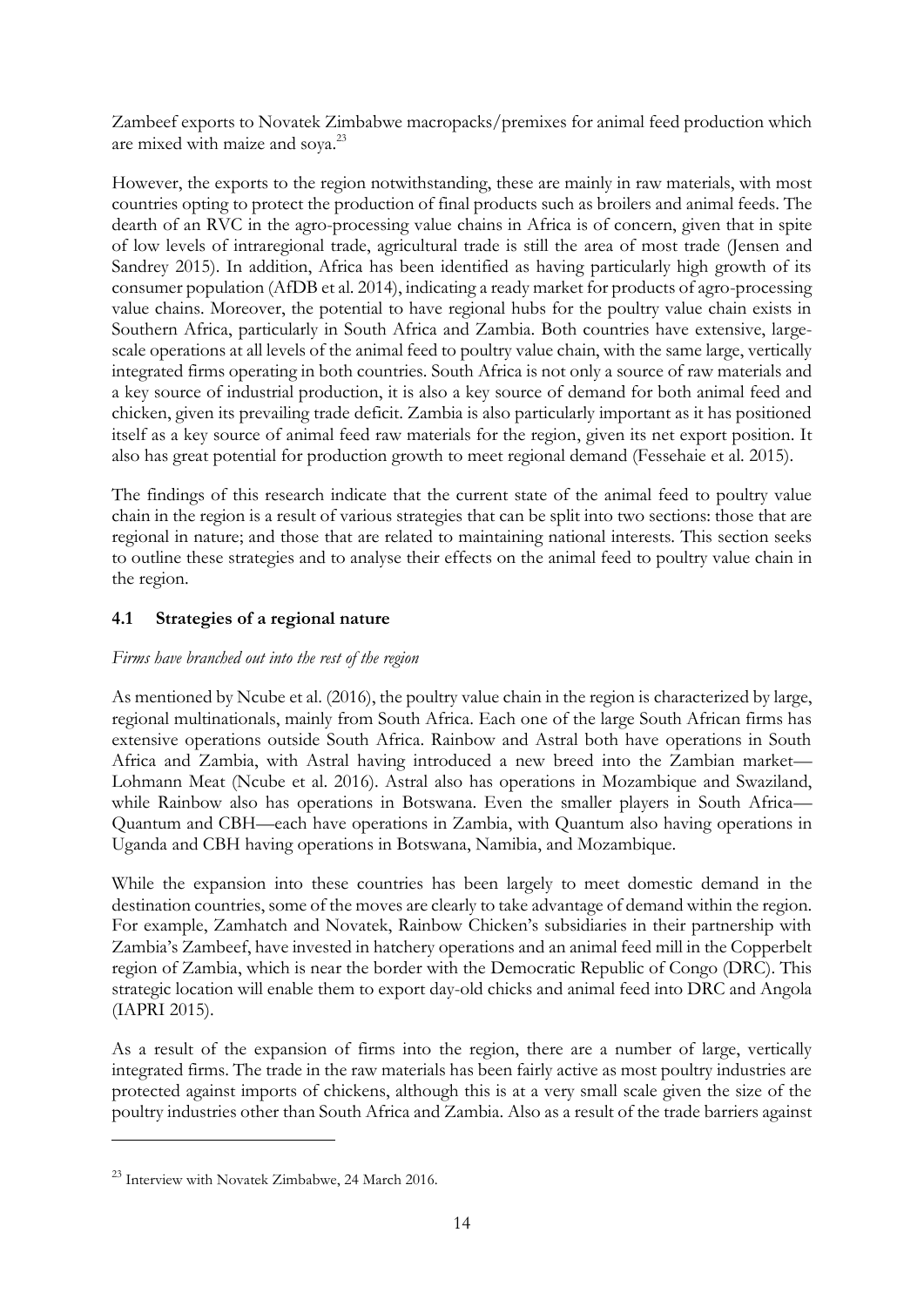broiler imports, the large firms that have expanded into the region are mainly producing for the domestic markets in which they have located.

# *Control of key inputs in the region*

There seems to always be some kind of movement towards securing supply of inputs. Most of the firms that have expanded into the region have maintained their vertically integrated structures. A number of these firms either have fully integrated ventures in the region or they have some parts of these operations that are vertically integrated. For example, CBH's operations in Zambia consist of grandparent operations, a feed mill, and an abattoir.<sup>24</sup> Similarly, Rainbow Chicken's operations in Zambia include breeding, animal feed, and abattoirs.

Where there has not been explicit vertical integration, there are still instances of firms finding ways to secure the supply of inputs in their regional markets. Various strategic partnerships exist between firms, which ensure security of supply within the value chain. For example, 40 per cent of Master Farmer—the parent company of CBH's animal feed and breeding operations in Botswana—is owned by the Dada family business.<sup>25</sup> The Dada family business also owns broiler producer Tswana Pride. As a result, these firms operate in a vertically integrated manner as the animal feed business—Nutrifeeds—supplies most of its animal feed to Tswana Pride and Ross Poultry Breeders, <sup>26</sup> while Ross Poultry Breeders supplies day-old chicks to Tswana Pride (see also Grynberg and Motswapong 2011). <sup>27</sup> Similar strategic partnerships exist in the Zimbabwean market, such as partnerships between independent firms, including animal feed producers, contract growers, and abattoirs, but these have been undertaken by local firms and on a much smaller scale than those witnessed in the aforementioned example in Botswana.<sup>28</sup>

However, these two strategies—expansion across the region and retention of control of key inputs—have been focused on developing production capacity in the domestic markets to which the firms have branched out. As such, while activity between firms in the region does exist, this has been muted. By far the most prevalent strategies have been those that promote domestic interests within the poultry value chain. The next section provides an overview of these strategies.

# **4.2 Maintaining national interests**

# *Industry protection at various levels of the value chain*

Industry protection is found at various levels of the poultry value chain, despite regional integration drives such as the SADC free trade agreement (FTA). Industry protection has been effected through both tariff barriers and NTBs. While tariff barriers are definitely an impediment to the free flow of goods within the poultry industry in the region, similarly to what was identified in Mevel and Karingi (2012), NTBs are a much more prevalent method of blocking trade.

The tariff barriers exist at various levels of the value chain. The multilateral bodies under which the countries being studied fall—Botswana, South Africa, Zambia, and Zimbabwe—are the SACU

-

<sup>&</sup>lt;sup>24</sup> Interview with CBH, 3 July 2015.

<sup>25</sup> Interview with Tswana Pride, 18 November 2015.

<sup>&</sup>lt;sup>26</sup> Interview with Nutrifeeds Botswana, 18 November 2015.

 $27$  Interview with Tswana Pride, 18 November 2015.

<sup>&</sup>lt;sup>28</sup> Interview with Windmill, 21 March 2016.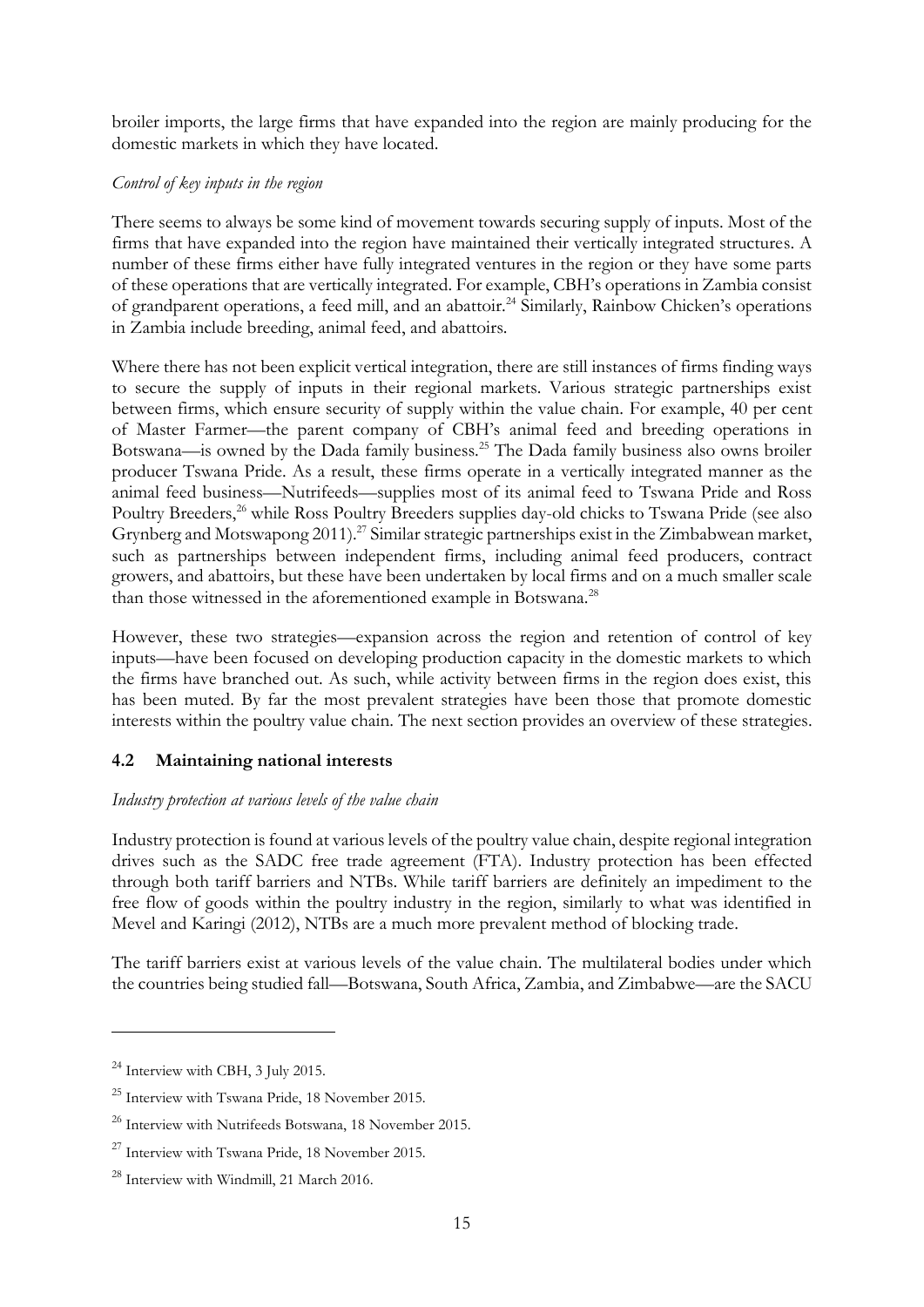and SADC. South Africa and Botswana are members of SACU, while all four countries are members of SADC. As such, various trade agreements and arrangements are at play.

For SACU countries trading with other regions, there are no import duties on the majority of raw materials. In particular, imports of raw materials such as day-old chicks, maize, and soya products from the SADC region do not face import duties (SACU 2016). However, there are still low duties of 8 and 6.6 per cent on soybeans and soya meal, respectively, under the Most Favoured Nation (MFN) treatments. For South Africa, these duties are as a result of the government's soybean strategy (DTI 2012).

When it comes to the trade of chicken, SACU's tariff structure still supports duty-free imports from SADC countries due to the FTA. However, under the MFN treatments, duties on chicken imports range from 12 to 37 per cent, with the higher duties applying to bone-in portions (SACU 2016). An even higher rate of 82 per cent is charged on mechanically deboned meat imported under MFN, which was done as a measure to deal with duty circumvention as some importers were abusing this code to import chicken, since it formerly had a lower duty.<sup>29</sup>

For Zimbabwe, which participated in SADC and the Common Market for Eastern and Southern Africa (COMESA) in Africa, imports of raw materials from COMESA countries, South Africa, and SADC countries are duty-free except for animal feed, which carries a 15 per cent duty for SADC countries. However, under MFN Zimbabwe charges duties ranging between 5 and 40 per cent, with the highest relating to animal feed. On finished products, Zimbabwe has high rates of duty of 40 per cent (or US\$1.50 per kilogram) on all chicken products under the MFN applicable rates (ZIMRA 2013). Moreover, a 15 per cent duty rate still applies under the SADC trade regime, which indicates that the poultry industry is being treated as a sensitive industry that requires a longer tariff phasing down period.<sup>30</sup> The region's tariff structure increases with the degree of processing.

As seen, most of the trade, particularly between SADC countries, is duty-free or at least faces low duty rates. In spite of, or perhaps as a result of, the SADC FTA and the various bilateral agreements between countries, countries in the region have instituted NTBs in order to protect both the upstream and downstream levels of the animal feed to poultry value chain. Most countries in the region have some form of NTBs for the poultry industry, particularly in the countries in the study. In Botswana, for importing maize (or soya for that matter) the Botswana government does not issue the import permit until the importer can show they have sourced 30 per cent of their requirements locally.<sup>31</sup> Botswana also has a ban on imports of chicken except for those with special permits.<sup>32</sup> Finally, delays at the border also cause constraints because the people who issue the requisite permits at the border only work between 7 a.m. and 4.30 p.m. Thus, if a truck arrives outside this time frame it has to wait until the following day to be cleared.<sup>33</sup>

In Zimbabwe, the government has completely banned the import of final goods in order to protect the industry. As such, chickens and animal feed imports are banned. However, the importation of fertilized eggs and soybeans, soybean meal, and maize is permitted, subject to an import licence.

-

<sup>&</sup>lt;sup>29</sup> Interview with South African Poultry Association (SAPA), 6 July 2015.

<sup>&</sup>lt;sup>30</sup> Interview with Zimbabwe Competition and Tariff Commission, 21 March 2016.

<sup>31</sup> Interview with Nutri Feeds (Botswana), 18 November 2015.

<sup>&</sup>lt;sup>32</sup> Interview with Botswana Competition Authority, 17 November 2015.

<sup>33</sup> Interview with Nutri Feeds (Bots), 18 November 2015.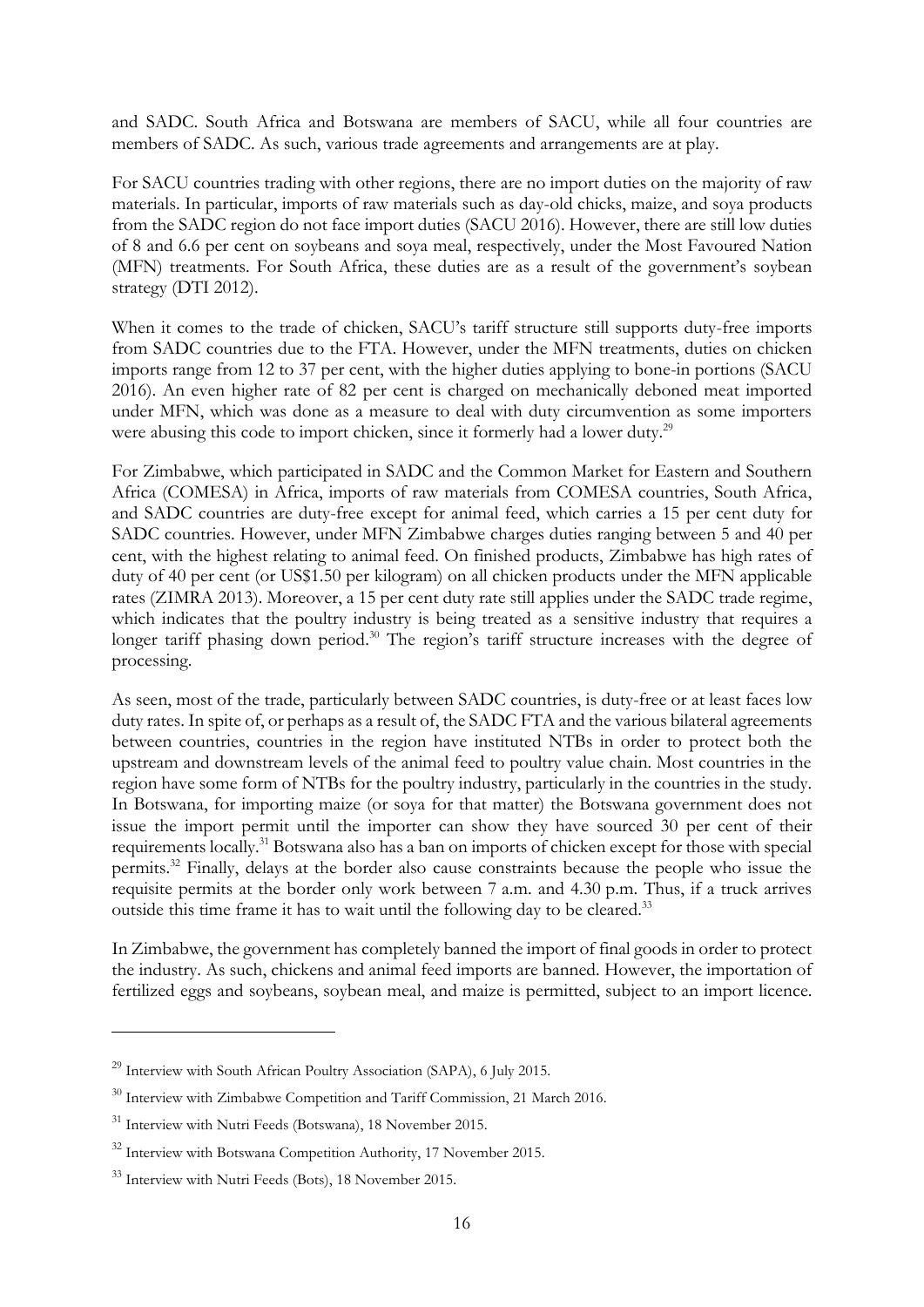Zimbabwe has applied for extensions for its tariff phase-down periods (moving towards duty-free imports).<sup>34</sup> Through the protection of both the poultry and animal feed production industries, the Zimbabwean government ensures the promotion of these industries and linkages to other sectors, such as soya crushing.<sup>35</sup> Liberalization of the poultry industry/value chain would adversely affect those sectors. However, the Zimbabwean producers import the bulk of their raw materials for both animal feed and chicken production. As such, the protection effectively aims for value addition of imported raw materials.

In spite of various free trade arrangements and bilateral arrangements in the region, NTBs still exist and affect the structure of the poultry value chain in the region.

# *Investments in increased capacity*

There have been investments in increased capacity across the region—by both private firms and governments—which has largely been for the specific domestic markets. In South Africa, the soybean strategy, which involved the government supporting investment into increasing soybean crushing capacity, has led to the crushing capacity in the country increasing to 2.1 million tonnes.<sup>36</sup> However, there have not been commensurate increases in production as it was about 1.04 million tonnes in 2015 (SAGIS 2016). Instead, there have been massive increases in imports, as seen in Section 3. Whether South Africa could actually produce enough soybeans to match the crushing capacity is difficult to tell because of its water scarcity (Fessehaie et al. 2015). However, while the South African production for 2016 is expected to decrease to just over 660,000 tonnes (NAMC 2016), likely due to the drought, it is projected that South Africa's soybean production will meet its current crushing capacity of 2.1 million tonnes in 2024 (BFAP 2015).

As previously mentioned, the firms in Zambia and Botswana are investing in increasing local capacity. Zimbabwe has also seen a sharp increase in the number of new feed mills since dollarization in 2009. These companies have arisen as a result of the demand from the poultry industry, which went through a period of rapid growth between 2009 and 2014.<sup>37</sup> While most of the firms are domestic, a number of them import key ingredients from within the region, particularly from Zambia.

In conclusion, both tariff and non-tariff barriers and the level of investments highlight the focus on the domestic value chain, as opposed to the RVC.

# **5 Conclusion**

<u>.</u>

Southern Africa, and indeed Africa as a whole, has seen high growth in its consumer population. This has led to growth in the demand for agro-processing products. However, in spite of this demand, agro-processing RVCs in Southern Africa have largely remained underdeveloped. The formation of an RVC is dependent on competitive, reliable supply of raw materials such as animal feed and its components.

<sup>&</sup>lt;sup>34</sup> Interview with Zimbabwe Competition and Tariff Commission, 21 March 2016.

<sup>35</sup> Interview with Zimbabwe Competition and Tariff Commission, 21 March 2016.

<sup>36</sup> Interview with AFMA, 15 July 2015.

<sup>&</sup>lt;sup>37</sup> Interview with LMAC, 19 August 2015.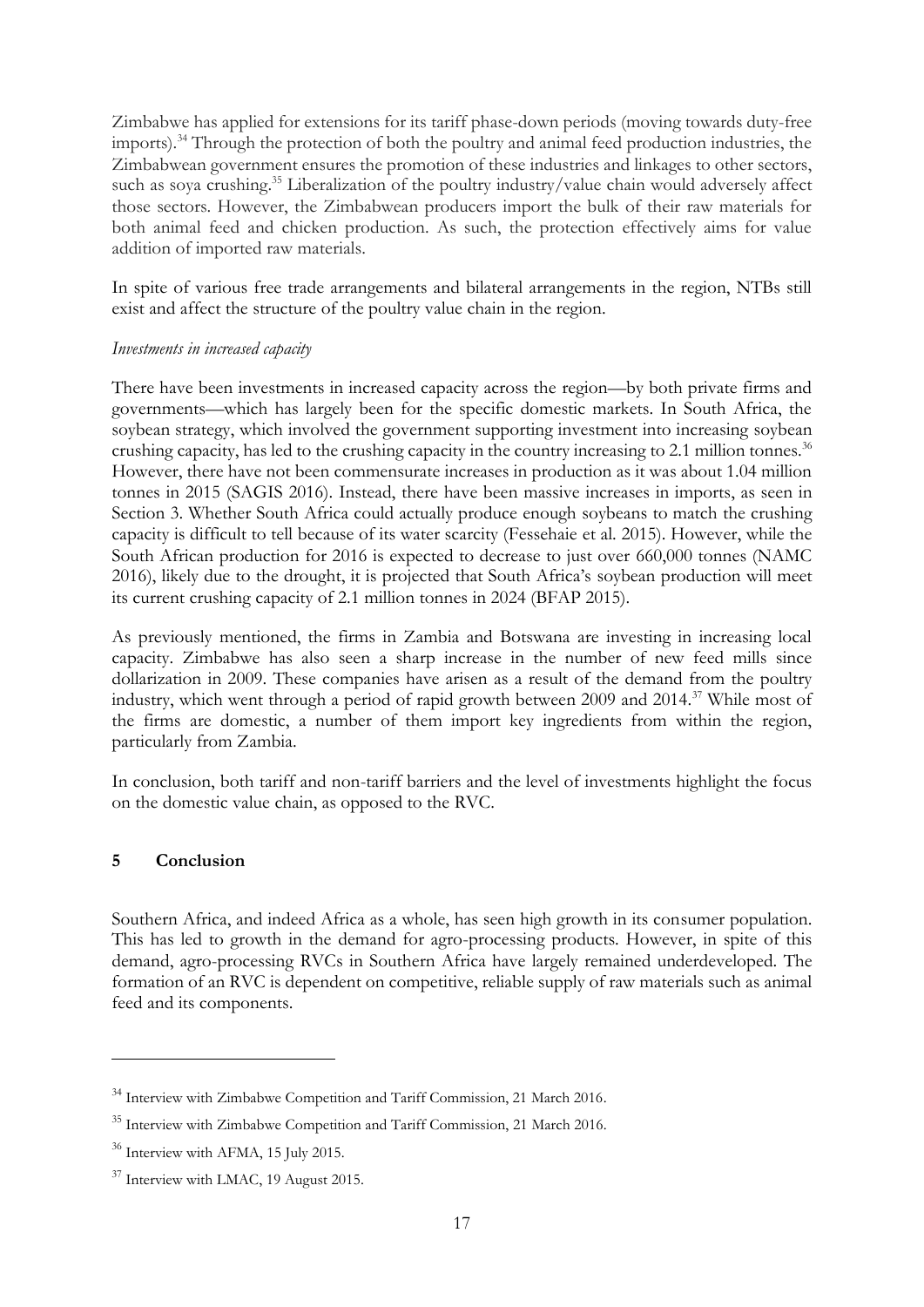This paper provides an overview of the poultry value chain in the region, highlighting the key strategies, both regional and domestic, that have led to the current structure of the poultry value chain in Southern Africa. Important developments have emerged in the soybean industry, with Zambia having proved to be an increasingly competitive producer of soybeans, having penetrated the South African market in 2014 and being a key supplier of oilcake to other countries in the region. These developments notwithstanding, there is no coordinated regional poultry value chain in Southern Africa, but rather firm strategies which are regional in nature. As a result, while large firms have spread out throughout the region, they have invested in their destination countries mainly for domestic operations. Where they do export out of their destination countries, this is either for their own operations as in the case of CBH's Ross Breeders exports from Zambia into its Botswana operations, or it is arm's length transactions such as the large exports of maize and soya from Zambia into Zimbabwe.

Other strategies that have negated the formation of an RVC are trade barriers, particularly NTBs. The NTBs, ranging from import limits to complete bans on finished goods, have contributed a great deal to the current structure of the value chain. Protection of the industries in most countries means that firms have to set up in those countries in order to take advantage of the opportunities found there. This indicates that only the large firms, with significant scale economies, could competitively make these investments, and also participate in a possible RVC.

In conclusion, as identified in previous studies of RVCs, the RVC for poultry in Southern Africa is underdeveloped. Key barriers to the formation of the RVC are the fact that most investments occur in domestic markets; also, there are trade barriers. While the formation of the value chain would require the repeal of various NTBs, thereby going against domestic national policies, building on the significant coordinated investments into production of key animal feed raw materials in countries such as Zambia would also be beneficial to the development of the value chain. Further, more detailed research can be carried out in order to analyse the exact mechanisms by which the RVC for poultry in Southern Africa can be further developed.

# **References**

- African Development Bank (ADB), Organisation of Economic Co-operation and Development (OECD), and United Nations Development Programme (UNDP) (2014). *African Economic Outlook: Global Value Chains and Africa's Industrialization*. Available at: [www.africaneconomicoutlook.org/en/downloads](http://www.africaneconomicoutlook.org/en/downloads) (accessed 30 May 2016).
- Bagopi, E., E. Chokwe, P. Halse, J. Hausiku, M. Humavindu, W. Kalapula, and S. Roberts (2014). 'Competition Dynamics and Regional Trade Flows in the Poultry Sector: The Case of South Africa, Botswana, Namibia, and Zambia'. Paper presented at the Pre-ICN Forum, 22 April, Palmeraie Golf Palace. Marrakech: International Competition Network. Available at: [http://agriprofocus.com/upload/post/2014\\_Poultry\\_Trade\\_flows\\_in\\_S\\_Africa\\_Botswana](http://agriprofocus.com/upload/post/2014_Poultry_Trade_flows_in_S_Africa_Botswana_Namibia_Zambia_ICN_Confpaper1443600533.pdf) Namibia Zambia ICN Confpaper1443600533.pdf (accessed 15 April 2016).
- Bureau for Food and Agricultural Policy (BFAP) (2015). 'BFAP Baseline Agricultural Outlook: 2015–2024'. Available at: [www.bfap.co.za/documents/baselines/BFAP\\_Baseline\\_2015.pdf](http://www.bfap.co.za/documents/baselines/BFAP_Baseline_2015.pdf) (accessed 30 May 2016).
- Cramer, C. (1999). 'Can Africa Industrialize by Processing Primary Commodities? The Case of Mozambican Cashew Nuts'. *World Development*, 27(7): 1247–66.
- Daly, J., A. Abdulsmad, and G. Gereffi (2016). 'Regional Value Chains in East Africa: Summary Report'. Durham, NC: Center on Globalisation, Governance & Competitiveness. Available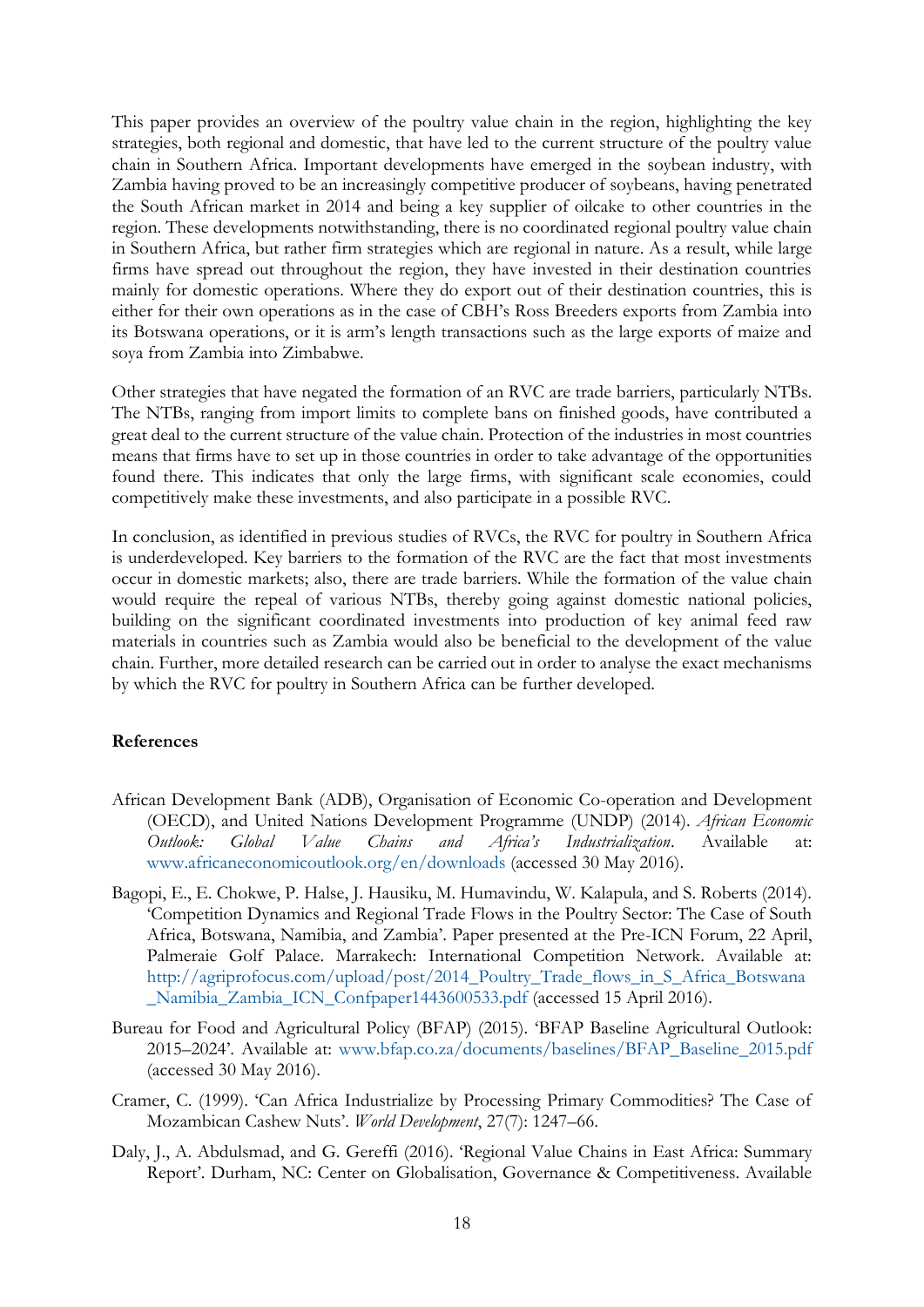at: www.cggc.duke.edu/pdfs/2016-09-30\_IGC\_Summary-Paper\_Final.pdf (accessed 17 March 2017).

- Dolan, C., and J. Humphrey (2000). 'Governance and Trade in Fresh Vegetables: The Impact of UK Supermarkets on the African Horticulture Industry'. *The Journal of Development Studies*, 37(2): 147–76
- DTI (Department of Trade and Industry) (2012). 'Strategy for the Development of the Soybean Sector in South Africa'. South Africa: Agro-Processing Unit, Industrial Development Policy Development Division, DTI (accessed via private communication).
- FAO (Food and Agriculture Organization) (2015). 'GIEWS Country Briefs: South Africa'. Rome: Global Information and Early Warning System (GIEWS) on Food and Agriculture. Available at: www.fao.org/giews/countrybrief/country.jsp?code=ZAF (accessed 7 December 2015).
- Farole, T. (2015). 'Factory Southern Africa? SACU in Global Value Chains'. World Bank Group Summary Report 102850. Washington, DC: World Bank. Available at: [www](http://www-wds.worldbank.org/external/default/WDSContentServer/WDSP/IB/2016/01/21/090224b0840e51c5/1_0/Rendered/PDF/Factory0Southe0ins000summary0report.pdf)[wds.worldbank.org/external/default/WDSContentServer/WDSP/IB/2016/01/21/090224](http://www-wds.worldbank.org/external/default/WDSContentServer/WDSP/IB/2016/01/21/090224b0840e51c5/1_0/Rendered/PDF/Factory0Southe0ins000summary0report.pdf) [b0840e51c5/1\\_0/Rendered/PDF/Factory0Southe0ins000summary0report.pdf](http://www-wds.worldbank.org/external/default/WDSContentServer/WDSP/IB/2016/01/21/090224b0840e51c5/1_0/Rendered/PDF/Factory0Southe0ins000summary0report.pdf) (accessed 6 May 2016).
- Fessehaie, J., S. Roberts, and L. Takala-Greenish (2015). 'Key Findings from Case Studies of Mining Capital Equipment, Infrastructure Inputs and Soy Agro-processing in Southern Africa and Implications for Regional Industrial Development Agenda'. Johannesburg: TIPS and CCRED. Available at: [http://static1.squarespace.com/static/52246331e4b0a46e5f1b8ce5/t/561d46f5e4b0894316](http://static1.squarespace.com/static/52246331e4b0a46e5f1b8ce5/t/561d46f5e4b089431662eb2c/1444759285074/Regional+Industrialization+Synthesis+report+02092015+final+for+submission.pdf) [62eb2c/1444759285074/Regional+Industrialization+Synthesis+report+02092015+final+f](http://static1.squarespace.com/static/52246331e4b0a46e5f1b8ce5/t/561d46f5e4b089431662eb2c/1444759285074/Regional+Industrialization+Synthesis+report+02092015+final+for+submission.pdf) [or+submission.pdf](http://static1.squarespace.com/static/52246331e4b0a46e5f1b8ce5/t/561d46f5e4b089431662eb2c/1444759285074/Regional+Industrialization+Synthesis+report+02092015+final+for+submission.pdf) (accessed 30 May 2016).
- Gereffi, G. (1994). 'The Organization of Buyer-Driven Global Commodity Chains: How U.S. Retailers Shape Overseas Production Networks'. In G. Gereffi and M. Korzeniewicz (eds), *Commodity Chains and Global Capitalism*. Westport, CT: Praeger.
- Gereffi, G. (2014). 'A Global Value Chain Perspective on Industrial Policy and Development in Emerging Markets'. *Duke Journal of Comparative and International Law*, 24: 433–58.
- Gibbon, P. (2003). 'Value-Chain Governance, Public Regulation and Entry Barriers in the Global Fresh Fruit and Vegetable Chain into the EU'. *Development Policy Review*, 21(5–6): 615–25.
- Grynberg, R., and Motswapong, M. (2011). 'Competition and Trade Policy: The Case of the Botswana Poultry Industry'. BIDPA Working Paper 31. Gaborone: BIDPA. Available: [www.bidpa.bw/img\\_upload/pubdoc\\_1.pdf](http://www.bidpa.bw/img_upload/pubdoc_1.pdf) (accessed 19 April 2017).
- Hartzenberg, T., and P. Kalenga (2015). 'National Policies and Regional Integration in Southern African Development Community'. UNU-WIDER Working Paper 2015/056. Helsinki: UNU-WIDER. Available at: [www.wider.unu.edu/sites/default/files/WP2015-056-.pdf](https://www.wider.unu.edu/sites/default/files/WP2015-056-.pdf) (accessed 30 May 2016).
- Indaba Agricultural Policy Research Institute (IAPRI) (2015). 'Background Report: Development of the Feed-Poultry Value Chain in Zambia'. Unpublished report submitted to UNU-WIDER.
- Jensen, H.G., and R. Sandrey (2015). 'African Agricultural Trade: Recent and the Future'. *African Journal of Agricultural and Resource Economics*, 10(2): 146–57.
- Kaplinsky, R., and M. Morris (2015). 'Developing Regional Value Chains in Southern Africa: A Think Piece for ICTSD'. Draft.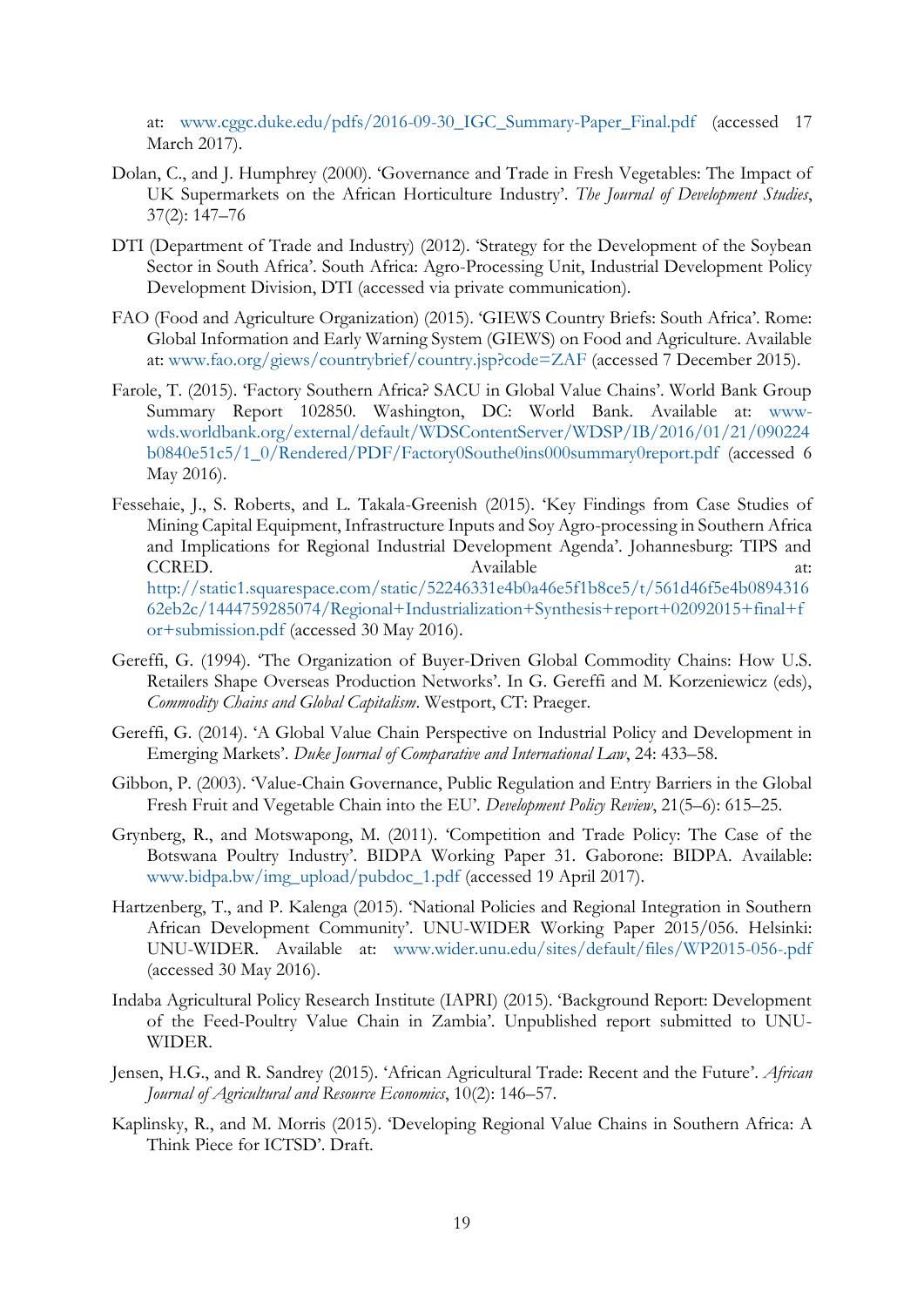- Keane, J. (2015). 'Firms and Value Chains in Southern Africa'. ODI Working Paper 103071. London: ODI. Available at: [www](http://www-wds.worldbank.org/external/default/WDSContentServer/WDSP/IB/2016/02/02/090224b08412d215/1_0/Rendered/PDF/Firms0and0valu0s0in0Southern0Africa.pdf)[wds.worldbank.org/external/default/WDSContentServer/WDSP/IB/2016/02/02/090224](http://www-wds.worldbank.org/external/default/WDSContentServer/WDSP/IB/2016/02/02/090224b08412d215/1_0/Rendered/PDF/Firms0and0valu0s0in0Southern0Africa.pdf) [b08412d215/1\\_0/Rendered/PDF/Firms0and0valu0s0in0Southern0Africa.pdf](http://www-wds.worldbank.org/external/default/WDSContentServer/WDSP/IB/2016/02/02/090224b08412d215/1_0/Rendered/PDF/Firms0and0valu0s0in0Southern0Africa.pdf) (accessed 23 May 2016).
- Mevel, S., and S. Karingi (2012). 'Deepening Regional Integration in Africa: A Computable General Equilibrium Assessment of the Establishment of a Continental Free Trade Area Followed by a Continental Customs Union'. Paper presented at the 7th African Economic Conference, 30 October to 2 November, Kigali. Available www.afdb.org/fileadmin/uploads/afdb/Documents/Knowledge/Deepening%20Regional %20Integration%20in%20Africa%20A%20Computable%20General%20Equilibrium%20A ssessment%20of%20the%20Establishment%20of%20a%20Continental%20Free%20Trade %20Area%20followed%20by%20a%20Continental%20Customs%20Union.pdf (accessed 19 September 2016).
- Morris, M., and J. Fessehaie (2014). 'The Industrialisation Challenge for Africa: Towards a Commodities Based Industrialisation Path'. *Journal of African Trade*, 1: 25–36.
- National Agricultural Marketing Council (NAMC) (2016). 'South African Supply and Demand Estimates'. Arcadia: NAMC. Available at: [www.namc.co.za/upload/SupplyAndDemandReports/SASDE%20Report%2004%20May](http://www.namc.co.za/upload/SupplyAndDemandReports/SASDE%20Report%2004%20May%202016.pdf) [%202016.pdf](http://www.namc.co.za/upload/SupplyAndDemandReports/SASDE%20Report%2004%20May%202016.pdf) (accessed 30 May 2016).
- Ncube, P., S. Roberts, and T. Zengeni (2016). 'Development of the Animal Feed to Poultry Value Chain across Botswana, South Africa, and Zimbabwe'. UNU-WIDER Working Paper 2016/2. Helsinki: UNU-WIDER. Available at: www.wider.unu.edu/sites/default/files/wp2017-4.pdf (accessed 17 March 2017).
- Ncube, P., S. Roberts, T. Zengeni, and P. Samboko (2017). 'Identifying Growth Opportunities in the Southern African Development Community Through Regional Value Chains: The Case of the Animal Feed to Poultry Value Chain'. UNU-WIDER Working Paper 2017/4. Helsinki: UNU-WIDER. Available: [www.wider.unu.edu/sites/default/files/wp2017-4.pdf](https://www.wider.unu.edu/sites/default/files/wp2017-4.pdf) (accessed 17 March 2017).
- PAOZ (Poultry Association of Zambia) (2015). 'Poultry News 7–11 December 2015'. Available at: [http://paoz.org/sites/all/downloads/Poultry%20news%20number%2072-](http://paoz.org/sites/all/downloads/Poultry%20news%20number%2072-2011th%20December%202015.pdf) [2011th%20December%202015.pdf](http://paoz.org/sites/all/downloads/Poultry%20news%20number%2072-2011th%20December%202015.pdf) (accessed 14 April 2016).
- South African Grain Information Service (SAGIS) (2016). 'Monthly Producer Deliveries Per Province'. Pretoria: SAGIS. Available at: [www.sagis.org.za/monthly-prod-deliveries.html](http://www.sagis.org.za/monthly-prod-deliveries.html) (accessed 30 May 2016).
- South African Poultry Association (SAPA) (2015a). 'Botswana Country Report'. Honeydew: SAPA. Available at: [www.sapoultry.co.za/pdf-statistics/botswana-country-report.pdf](http://www.sapoultry.co.za/pdf-statistics/botswana-country-report.pdf) (accessed 15 April 2016).
- South African Poultry Association (SAPA) (2015b). 'Key Market Signals in the Broiler Industry for the Fourth Quarter of 2015'. Honeydew: SAPA. Available at: [www.sapoultry.co.za/pdf](http://www.sapoultry.co.za/pdf-statistics/broiler-industry-key-market-signals.pdf)[statistics/broiler-industry-key-market-signals.pdf](http://www.sapoultry.co.za/pdf-statistics/broiler-industry-key-market-signals.pdf) (accessed 15 April 2016).
- South African Poultry Association (SAPA) (2015c). 'SAPA Quarterly DPFO STATS Report for the Third Quarter of 2015 (3Q2015)'. Honeydew: SAPA. Available at: [www.sapoultry.co.za/pdf-statistics/dpfo-quarterly-reports.pdf](http://www.sapoultry.co.za/pdf-statistics/dpfo-quarterly-reports.pdf) (accessed 15 April 2016).
- Southern African Customs Union (SACU) (2016). *SACU Tariff Handbook*. Tshwane: SACU.